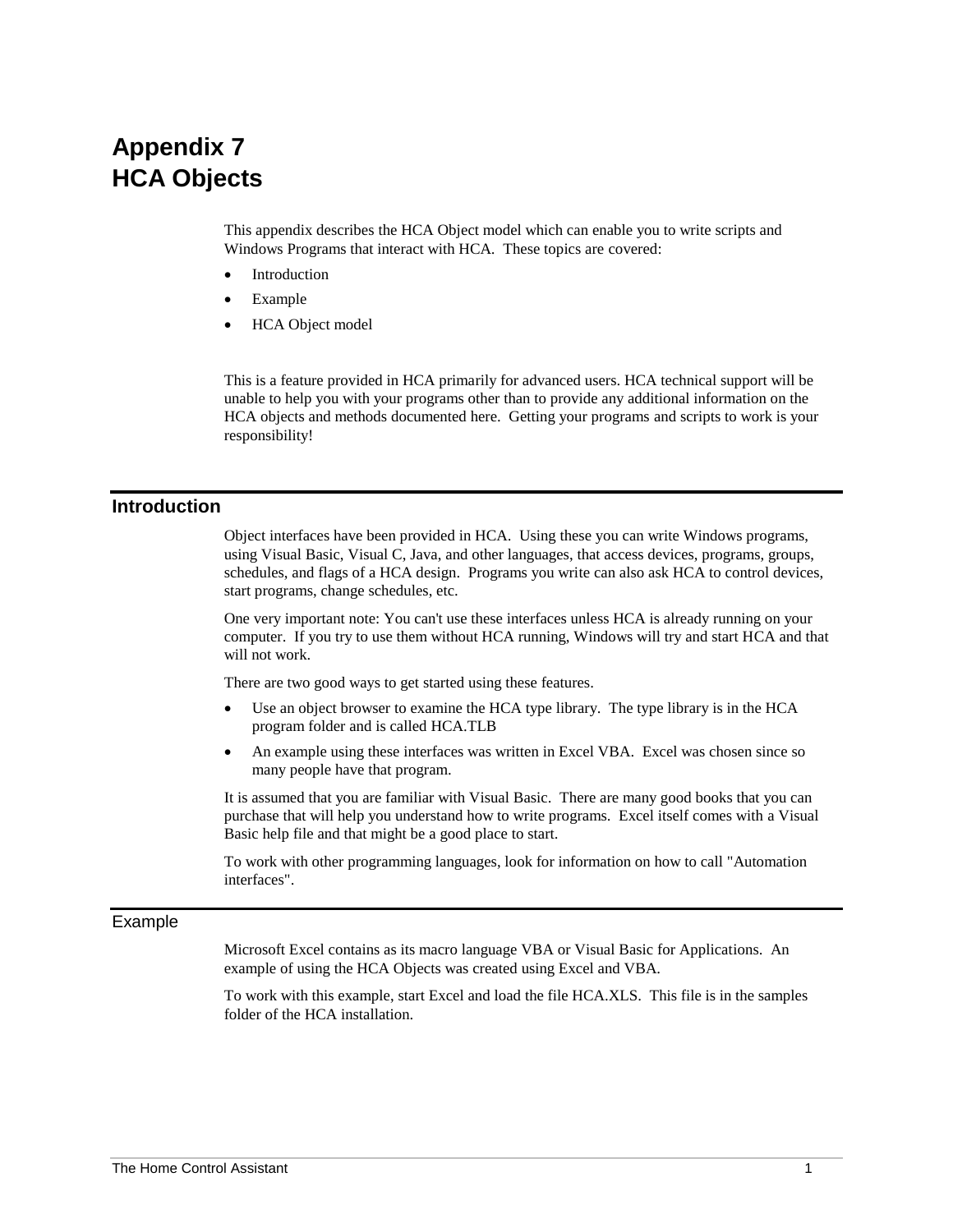**Note**: If you have macros disabled in Excel for protection against viruses you must first start Excel then load HCA.XLS in order for Excel to display the dialog that offers you the option of enabling macros (you want to say Yes when it asks that). A double click on HCA.XLS in the Windows Explorer to start Excel and load the file at the same time may skip this dialog and you don't get the option of enabling macros.

Once you have this file loaded, follow the directions to run the macro and how to view the VB code.

**Hint**: Make sure that you get the Excel sample to run before you start your own programming task. That way you can be sure that all the necessary bits and pieces of Windows (DLLs) are available. Also review the code in the example to see how it works. If you write in to technical support about the VBA interface they will start out by asking if you have got the example to run and if you have looked at the code in it.

## **HCA Object Model**

The following documents the objects and methods provided by HCA. Listed below each object are the methods supported. The method name, its return and argument types, as well as a brief description are given.

## Error Handling

Methods that succeed return a non-negative result. Methods that fail return negative numbers in all cases. For example, if you pass the name of a device to the Device.On method and it is not the name of a device in your design, -1 is returned. -1 is always used for an invalid parameter. The other error codes are:

| Return code | Use for                                                                       |
|-------------|-------------------------------------------------------------------------------|
|             | Invalid Parameter                                                             |
| $-2$        | Action not applicable. For example, using an IR<br>method on a non IR device. |
| $-3$        | Need Remote Access password                                                   |
|             | Device, Program, Group or Controller or disabled.                             |
| $-5$        | Hardware needed to complete operation not available                           |
|             | Did not work. Only for operations that confirm success                        |

You must check all methods for an error return**!** If a method returns a VARIANT – used to return strings – you still need to test for an error by checking the type of the variant. If you are expecting a string and get a variant of I2 then it is an error and your program must handle that. Also for methods that return numbers – like a Count method – you should check for a negative number being returned and that will indicate an error.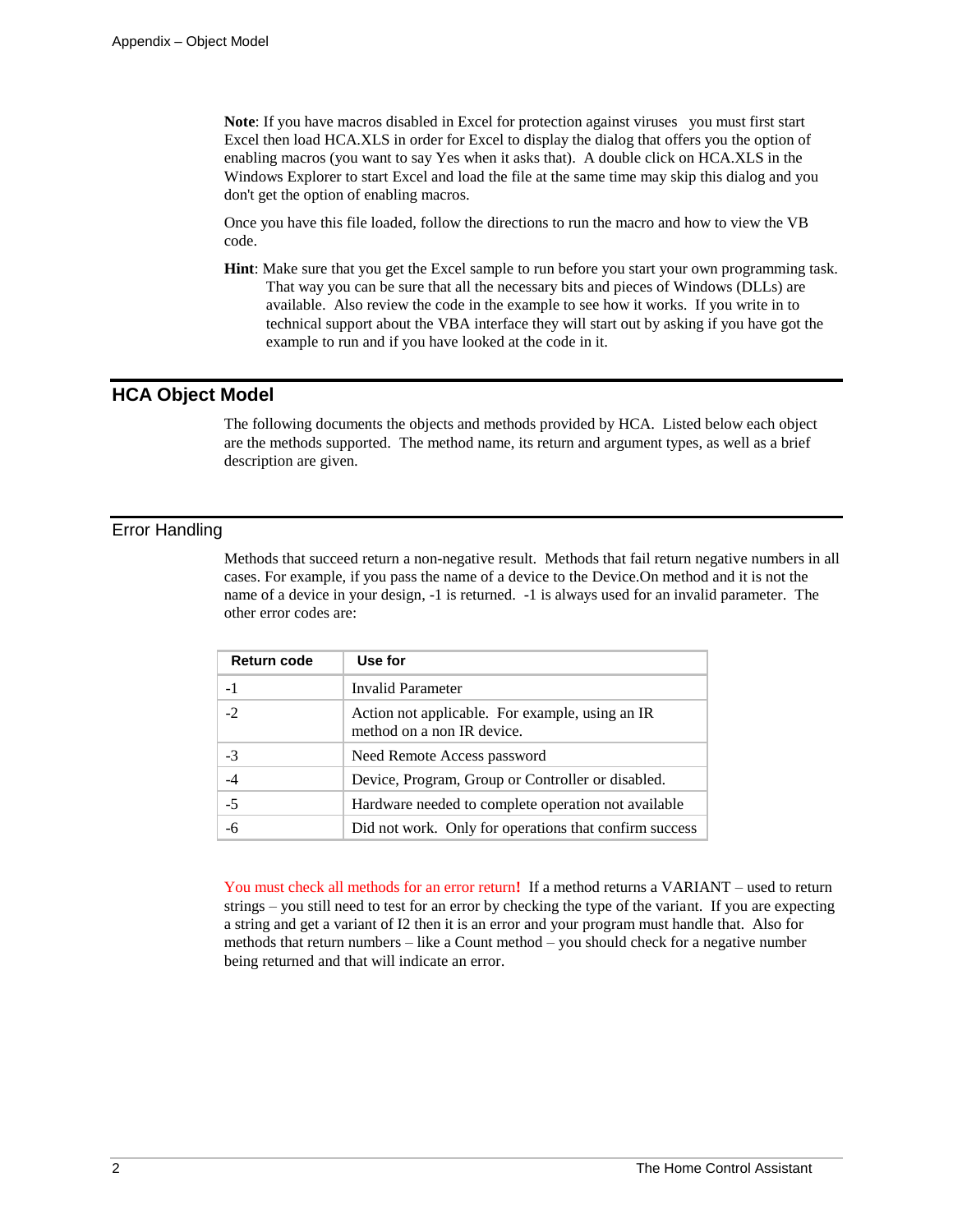#### Controller and Device Objects

The HCA object model still shows a split between devices and controllers – a distinction made in the HCA UI prior to version 9. You will just have to determine what sort of object is a device and what sort of device is a controller and operate upon it using the correct object. In general, things that are like keypads and controllers and things like modules and switches are devices.

### Obsolete Methods

By examining the HCA Type Library you may see methods not listed here. These are considered obsolete or internal and should not be used.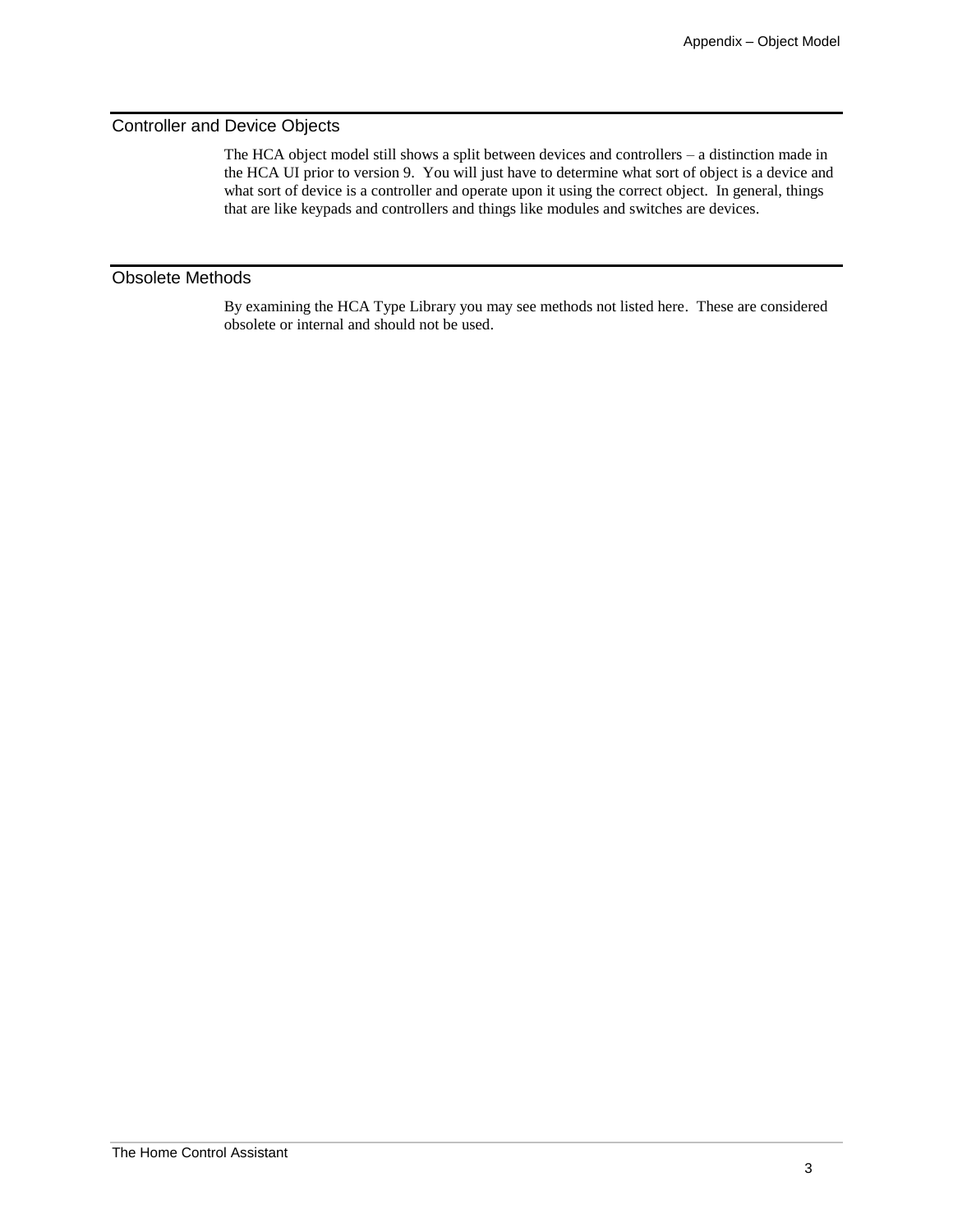## **HCA Object**

The HCA object contains methods that control HCA and get access to the overall elements of the current design.

| Name         | GetHomeModeCount        |
|--------------|-------------------------|
| Description  | Get count of home modes |
| Parameters   | None                    |
| Return Value | <b>Short: Count</b>     |

| Name              | GetHomeModeName        |
|-------------------|------------------------|
| Description       | Gets the ith mode name |
| <b>Parameters</b> | Short i                |
| Return value      | VARIANT: Mode name     |

| Name         | GetCurrentHomeMode       |
|--------------|--------------------------|
| Description  | Returns the current mode |
| Parameters   | None                     |
| Return Value | VARIANT: Mode name       |

| Name         | SetCurrentHomeMode         |
|--------------|----------------------------|
| Description  | Changes the home mode      |
| Parameters   | <b>BSTR:</b> New mode name |
| Return Value | Short: Result code         |

| Name         | SetPassword                                                                                                |
|--------------|------------------------------------------------------------------------------------------------------------|
| Description  | Provide a password used by any method that, because<br>the design is password protected, needs a password. |
|              |                                                                                                            |
| Parameter 1  | Short: Type                                                                                                |
|              | $0 =$ Modify access                                                                                        |
|              | $1 =$ Control access                                                                                       |
|              | $4$ = Remote access                                                                                        |
| Parameter 2  | <b>BSTR: Password</b>                                                                                      |
| Return Value | Short: Result code                                                                                         |

| Name         | RemovePassword                                     |
|--------------|----------------------------------------------------|
| Description  | Clears a password previously stored by SetPassword |
| Parameters   | Short: Type – same as SetPassword                  |
| Return Value | Short: Result code                                 |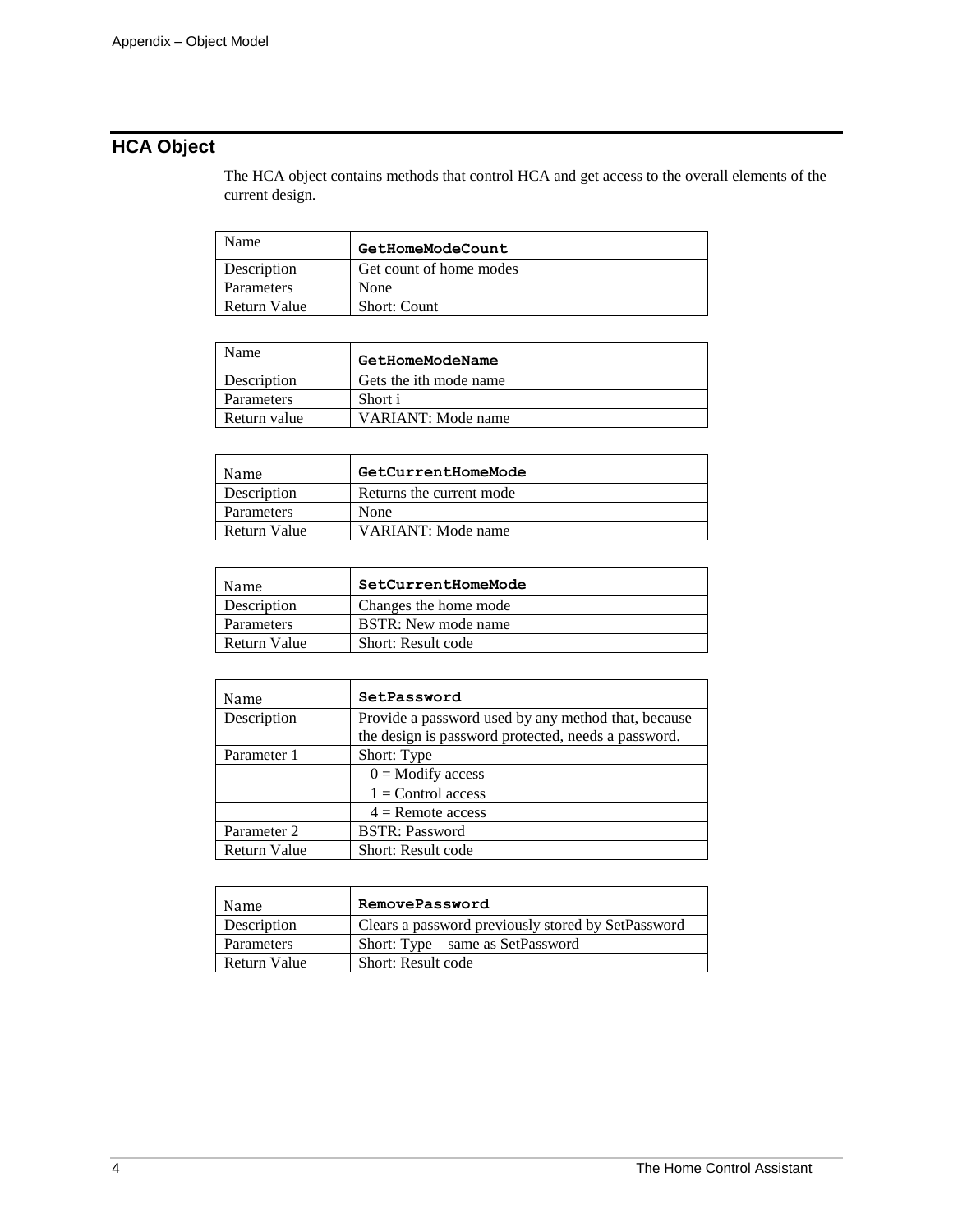| Name                | X10Send                            |
|---------------------|------------------------------------|
| Description         | Sends an X10 address and command.  |
| Parameters          | Short: HC. $(0 = HC_A 15 = HC_P)$  |
|                     | Short: UC. $(0 = UC_1 15 = UC_16)$ |
|                     | Short: Cmd                         |
|                     | $0 = All units off$                |
|                     | $1 = All lights on$                |
|                     | $2 = On$                           |
|                     | $3 = \text{Off}$                   |
|                     | $4 = Dim$                          |
|                     | $5 =$ Bright                       |
|                     | $6 = All lights off$               |
|                     | $7 =$ Hail request                 |
|                     | $8 =$ Hail reply                   |
|                     | $9 = not used$                     |
|                     | $10 =$ Status On                   |
|                     | $11 =$ Status Off                  |
|                     | $12 =$ Status Reply                |
| <b>Return Value</b> | <b>Short: Result code</b>          |

| Name         | X10SendAddress                                                                                                      |
|--------------|---------------------------------------------------------------------------------------------------------------------|
| Description  | Sends just an X10 address. The House Code and Unit<br>Code are encoded in the same manner as the X10Send<br>method. |
| Parameters   | Short: HC                                                                                                           |
|              | Short: UC                                                                                                           |
| Return Value | Short: Result code                                                                                                  |

| Name         | X10SendCommand                                |
|--------------|-----------------------------------------------|
| Description  | Sends just an X10 command. The House Code and |
|              | command is encoded in the same manner as the  |
|              | X10Send method.                               |
| Parameters   | Short: HC                                     |
|              | <b>Short: Command</b>                         |
| Return Value | <b>Short: Result code</b>                     |

| Name                | X10SendPresetDim                                                                                                                                          |
|---------------------|-----------------------------------------------------------------------------------------------------------------------------------------------------------|
| Description         | Sends an X10 preset dim command. The House Code<br>and Unit Code are encoded in the same manner as the<br>X10Send method. The level is a number between 0 |
|                     | and 31, inclusive                                                                                                                                         |
| Parameters          | Short: HC                                                                                                                                                 |
|                     | Short: UC                                                                                                                                                 |
|                     | Short: Level                                                                                                                                              |
| <b>Return Value</b> | Short: Result code                                                                                                                                        |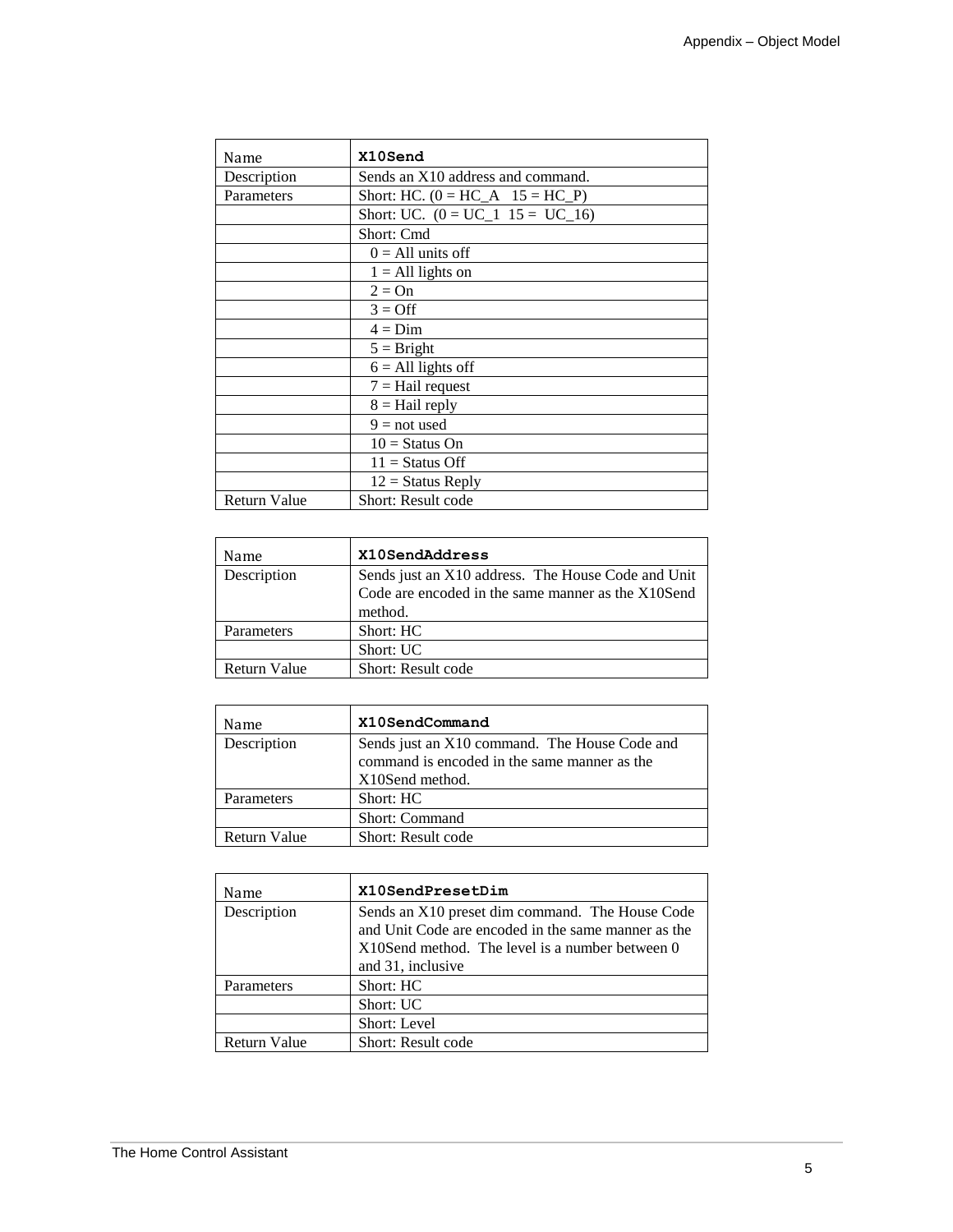| Name                | HCAVersionMajor                                  |
|---------------------|--------------------------------------------------|
| Description         | Returns the major version of HCA. For example, 9 |
| Parameters          | None                                             |
| <b>Return Value</b> | Short: Major version                             |

| Name         | HCAVersionMinor                                  |
|--------------|--------------------------------------------------|
| Description  | Returns the minor version of HCA. For example, 0 |
| Parameters   | None                                             |
| Return Value | <b>Short: Minor version</b>                      |

| Name         | HCABuildNumber                                   |
|--------------|--------------------------------------------------|
| Description  | Returns the build number of HCA. For example, 10 |
| Parameters   | None                                             |
| Return Value | Short: Build number                              |

| Name         | HCAFlavor                                                                                       |
|--------------|-------------------------------------------------------------------------------------------------|
| Description  | Returns Flavor of HCA. 0 is HCA Limited, 1 is HCA<br>Standard, 2 is HCA Plus, and 3 is HCA Pro. |
| Parameters   | None                                                                                            |
| Return Value | <b>Short: Flavor</b>                                                                            |

| Name         | ModificationTime                                                                                                                                            |
|--------------|-------------------------------------------------------------------------------------------------------------------------------------------------------------|
| Description  | Returns the date-time when the currently loaded HCA<br>design was last modified. This value is the number of<br>seconds since midnight January 1, 1970 UCT. |
| Parameters   | None                                                                                                                                                        |
| Return Value | Long: Time                                                                                                                                                  |

| Name         | ModificationTimeV                                                |
|--------------|------------------------------------------------------------------|
| Description  | Same as Modification Time but returns it as a<br>VT DATE variant |
| Parameters   | None                                                             |
| Return Value | VARIANT: Time                                                    |

| Name         | FolderCount                                         |
|--------------|-----------------------------------------------------|
| Description  | Returns the number of folders in the current design |
| Parameters   | None                                                |
| Return Value | <b>Short: Count</b>                                 |

| Name         | FolderName                                            |
|--------------|-------------------------------------------------------|
| Description  | Returns the ith folder name. The variant type is BSTR |
| Parameters   | Short: i                                              |
| Return Value | <b>VARIANT:</b> Name                                  |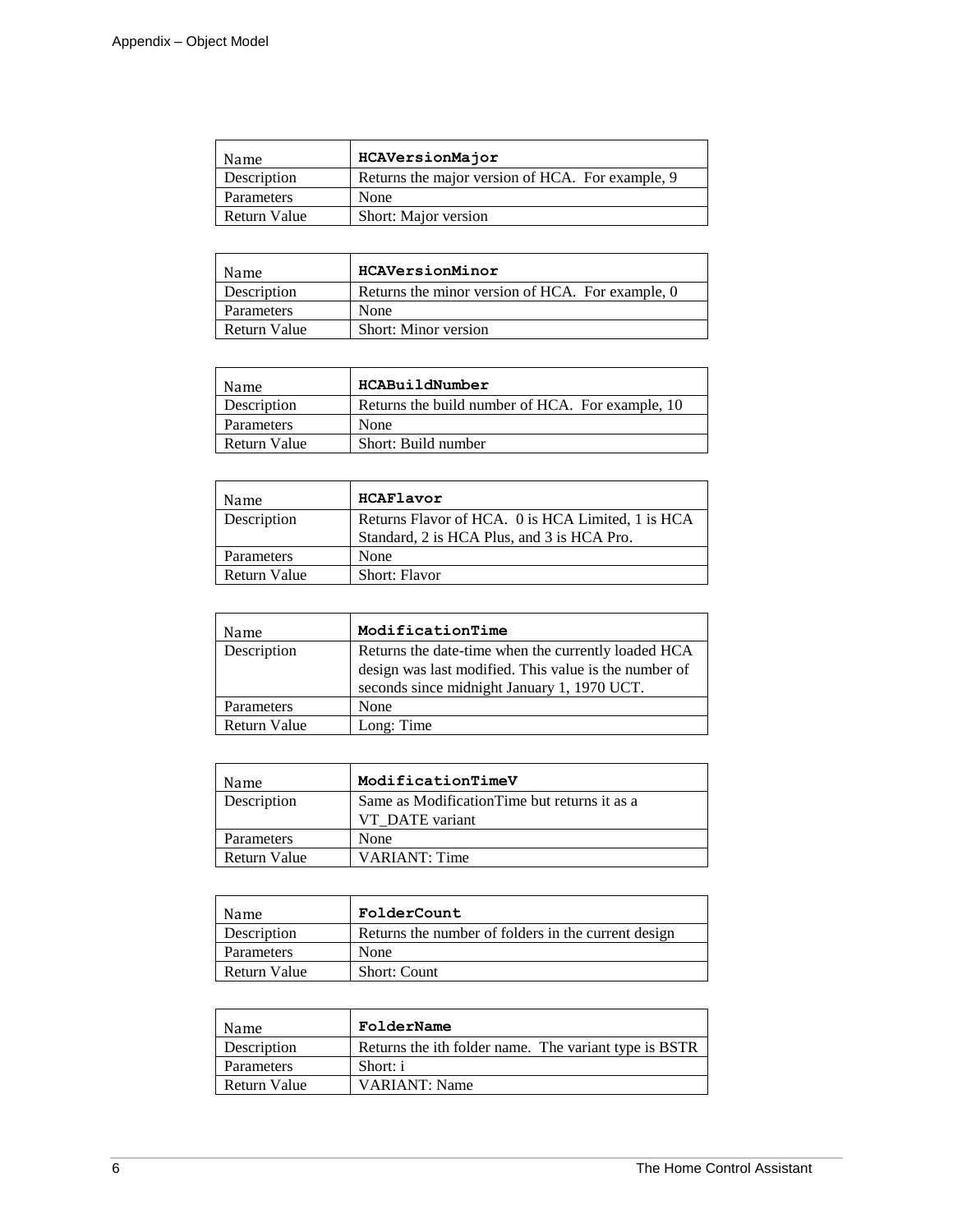| Name         | FolderContentsCount                                 |
|--------------|-----------------------------------------------------|
| Description  | Returns the number of objects stored in the folder. |
| Parameters   | BSTR: Folder name                                   |
| Return Value | <b>Short: Count</b>                                 |

| Name         | FolderContentsName                                                                              |
|--------------|-------------------------------------------------------------------------------------------------|
| Description  | Returns the name of the ith object stored in the<br>specified folder. The variant type is BSTR. |
| Parameters   | BSTR: Folder name                                                                               |
|              | Short: i                                                                                        |
| Return Value | <b>VARIANT: Name</b>                                                                            |

| Name         | ObjectType                                           |
|--------------|------------------------------------------------------|
| Description  | Returns the type of the object                       |
| Parameters   | <b>BSTR:</b> Name                                    |
| Return Value | Short: Type                                          |
|              | $1 = Device$                                         |
|              | $2 = Group$                                          |
|              | $3 =$ Controller                                     |
|              | $4 = Program$                                        |
|              | $5 = Program Flag$                                   |
|              | $6 = S$ chedule                                      |
|              | $7 = Display$                                        |
|              | $8 =$ Icon                                           |
|              | $9 =$ Schedule Entry (Note: not all schedule entries |
|              | have a name)                                         |
|              | $10 = iBut$ ton                                      |
|              | $11 = \text{Magic Module}$                           |
|              | $12 =$ Wireless sensor                               |
|              | $13 = IR$ Keypad                                     |

| Name         | SunriseTime                                                                      |
|--------------|----------------------------------------------------------------------------------|
| Description  | Returns the time for sunrise on the current day. The<br>variant type is VT_DATE. |
| Parameters   | None                                                                             |
| Return value | <b>VARIANT: Time</b>                                                             |

| Name         | SunsetTime                                                                      |
|--------------|---------------------------------------------------------------------------------|
| Description  | Returns the time for sunset on the current day. The<br>variant type is VT_DATE. |
| Parameters   | None                                                                            |
| Return value | <b>VARIANT: Time</b>                                                            |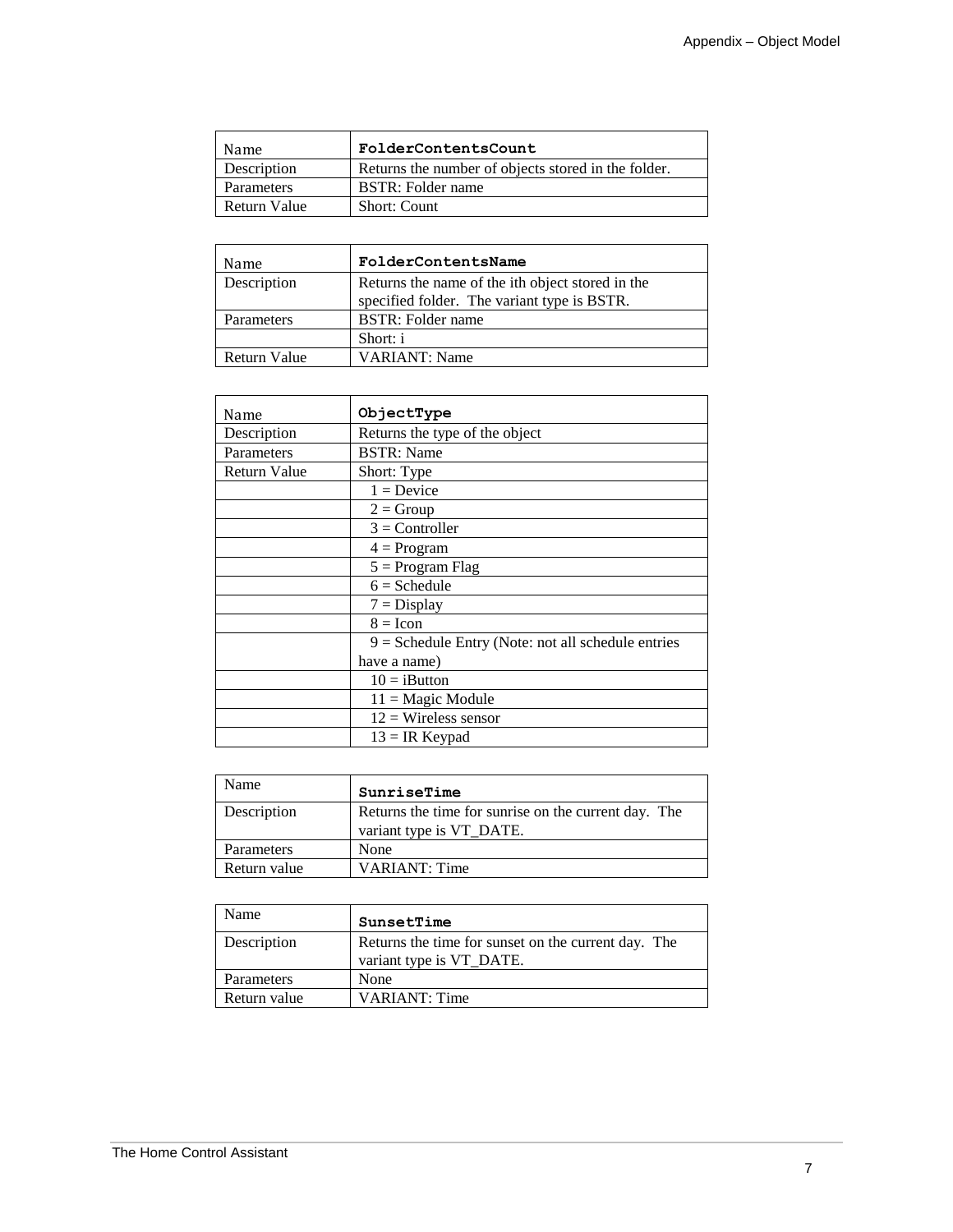| Name         | ProblemLevel                              |
|--------------|-------------------------------------------|
| Description  | Returns the current "traffic light" color |
| Parameters   | None                                      |
| Return value | Short: level                              |
|              | $0 = Green$                               |
|              | $1 =$ Yellow                              |
|              | $2 = Red$                                 |

| <b>Name</b>  | GetDesignPaneOrganization                      |
|--------------|------------------------------------------------|
| Description  | Returns the current user selection for the HCA |
|              | Window design pane                             |
| Parameters   | None                                           |
| Return value | Short: Organization                            |
|              | $0 = By folder$                                |
|              | $1 = Bv$ type                                  |

| Name         | GetDesignTitle                                                                          |
|--------------|-----------------------------------------------------------------------------------------|
| Description  | Returns the text of the home title set by Home –<br>Properties. Variant type is VT_BSTR |
| Parameters   | None                                                                                    |
| Return value | <b>VARIANT: Title</b>                                                                   |

| Name         | RemoteAccessPasswordRequired                                           |
|--------------|------------------------------------------------------------------------|
| Description  | Returns TRUE if the current design has a remote<br>access password set |
| Parameters   | None                                                                   |
| Return value | <b>Short: Result</b>                                                   |

| Name         | FormatString                                         |
|--------------|------------------------------------------------------|
| Description  | Takes a string with replacement sections – like the  |
|              | ShowMessage visual programmer element - and          |
|              | evaluates the embedded expressions to create a final |
|              | string which is returned.                            |
| Parameters   | BSTR: String with replacement sections               |
| Return value | <b>VARIANT: Result</b>                               |

| Name         | InstallRemoteAccessCommWindow                   |
|--------------|-------------------------------------------------|
| Description  | Provides to HCA a Windows handle were messages  |
|              | can be posted by HCA to communicate events. The |
|              | windows message is always $WM$ _USER + 10.      |
| Parameters   | Unsigned long: hWnd                             |
| Return value | Short: Result code                              |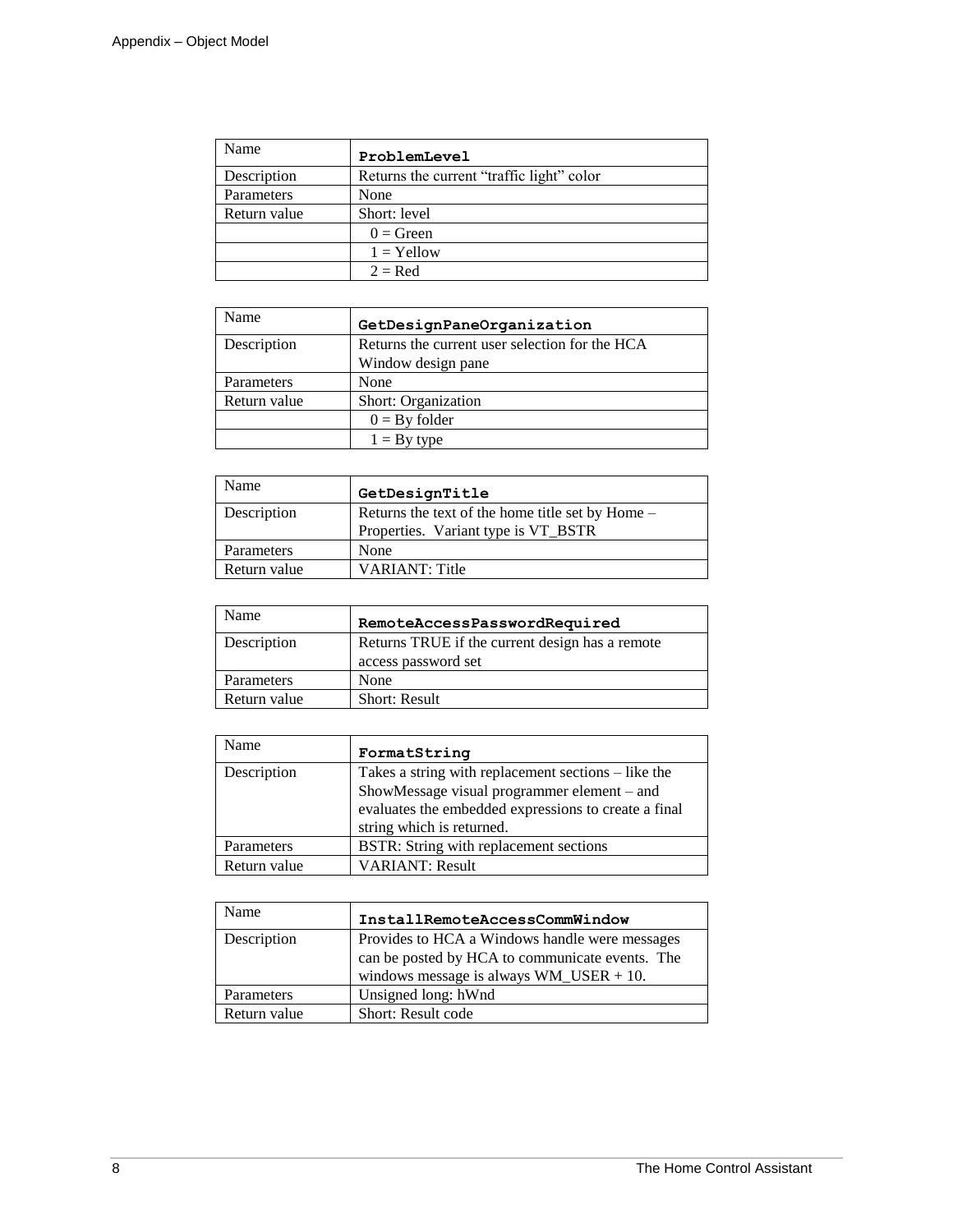This table shows the wParam and lParam values the HCA sends to the comm. window.

| wParam | Param |                    |
|--------|-------|--------------------|
|        |       | HCA is terminating |

| Name         | RemoveRemoteAccessCommWindow                       |
|--------------|----------------------------------------------------|
| Description  | Removes a previously installed comm. window handle |
| Parameters   | None                                               |
| Return value | Short: Result code                                 |

| Name         | GetStartDisplay                                                                                                                                                |
|--------------|----------------------------------------------------------------------------------------------------------------------------------------------------------------|
| Description  | Returns the name of the display or folder the user<br>selected in HCA - Properties, Web tab. The return<br>type is VT BSTR. It may be "" if none was selected. |
| Parameters   | None                                                                                                                                                           |
| Return value | VARIANT: Display name                                                                                                                                          |

| Name         | GetRemoteAccessParameters                                                                                                                               |
|--------------|---------------------------------------------------------------------------------------------------------------------------------------------------------|
| Description  | Returns the remote access parameters string selected<br>in HCA – Properties, Web tab. The return type is<br>VT BSTR. It may be "" if none was selected. |
| Parameters   | None                                                                                                                                                    |
| Return value | VARIANT: Display name                                                                                                                                   |

## Device, Group, Controller common methods

Some methods are the same in HCA.Device, HCA.Group, HCA.Controller and HCA.Program. These are documented here.

In the "Applies to" row the method applies to devices if a "D" is shown, applies to programs if a "P" is shown, applies to groups if a "G" is shown, and applies to controllers if a "C" is shown.

| Name         | Count                                              |
|--------------|----------------------------------------------------|
| Applies to   | <b>DPGC</b>                                        |
| Description  | Returns the count of objects, for example, devices |
| Parameters   | None                                               |
| Return Value | <b>Short: Count</b>                                |

| Name         | Name                                                                                                           |
|--------------|----------------------------------------------------------------------------------------------------------------|
| Applies to   | DPGC                                                                                                           |
| Description  | Returns the name of the ith object. The variant has<br>type VT_BSTR. Devices are numbered $0 \dots$ count $-1$ |
| Parameters   | Short: i                                                                                                       |
| Return Value | <b>VARIANT:</b> Name                                                                                           |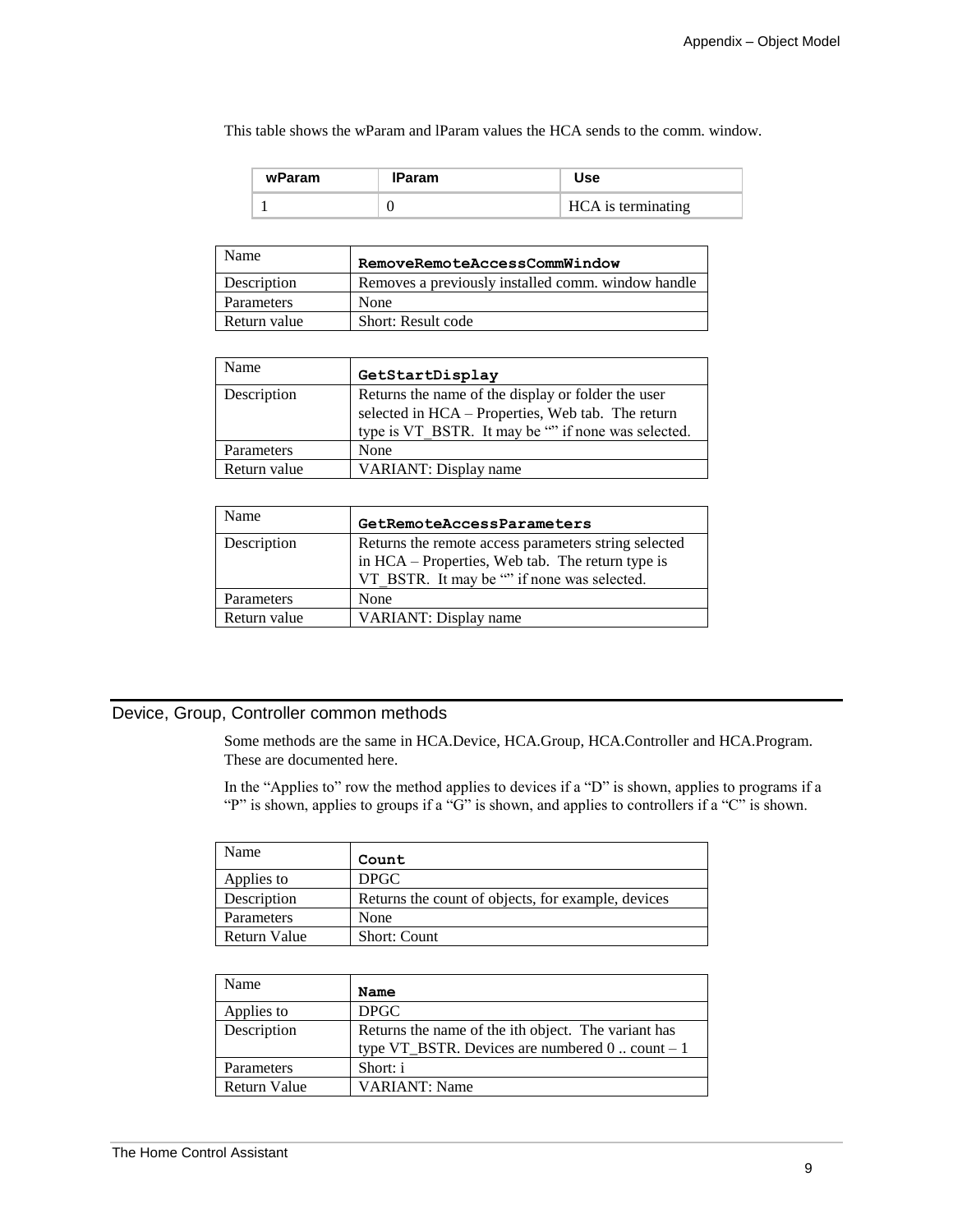| Name                | GetTreeIcon                                                                                                                                                                                                                                                                                              |
|---------------------|----------------------------------------------------------------------------------------------------------------------------------------------------------------------------------------------------------------------------------------------------------------------------------------------------------|
| Applies to          | <b>DPGC</b>                                                                                                                                                                                                                                                                                              |
| Description         | Returns the icon used in the design pane for this<br>object. The number returned is a value 0 to 'n'. On<br>the object properties name tab, all the design pane<br>icons appear. The number returned from GetTreeIcon<br>is in the order they appear on that $tab - top to bottom$<br>and left to right. |
| Parameters          | <b>BSTR:</b> Object name                                                                                                                                                                                                                                                                                 |
| <b>Return Value</b> | Short: Tree icon number                                                                                                                                                                                                                                                                                  |

| Name                | IconFilename                                                                                                                                                                            |
|---------------------|-----------------------------------------------------------------------------------------------------------------------------------------------------------------------------------------|
| Applies to          | <b>DPGC</b>                                                                                                                                                                             |
| Description         | Returns a path to the bitmap file for the icon used to<br>represent the device, group, or controller in the HCA<br>display pane. Works for user added icons and the<br>HCA stock icons. |
| Parameters          | <b>BSTR:</b> Object name                                                                                                                                                                |
|                     | Short: State ( $0 = \text{off}$ , $1 = \text{on}$ , $2 = \text{dim}$ )                                                                                                                  |
|                     | <b>BSTR:</b> Display name                                                                                                                                                               |
| <b>Return Value</b> | <b>VARIANT: Path</b>                                                                                                                                                                    |

| Name         | IconXPos                                                             |
|--------------|----------------------------------------------------------------------|
| Applies to   | <b>DPGC</b>                                                          |
| Description  | Returns the X position of an icon for this object on<br>this display |
| Parameters   | <b>BSTR:</b> Object name                                             |
|              | <b>BSTR:</b> Display name                                            |
| Return Value | Short: X Pos                                                         |

| Name         | IconYPos                                                             |
|--------------|----------------------------------------------------------------------|
| Applies to   | <b>DPGC</b>                                                          |
| Description  | Returns the Y position of an icon for this object on<br>this display |
| Parameters   | <b>BSTR:</b> Object name                                             |
|              | <b>BSTR:</b> Display name                                            |
| Return Value | Short: X Pos                                                         |

| Name         | Suspend                               |
|--------------|---------------------------------------|
| Applies to   | <b>DPGC</b>                           |
| Description  | Performs a Suspend All on this object |
| Parameters   | <b>BSTR:</b> Object name              |
| Return Value | Short: Result code                    |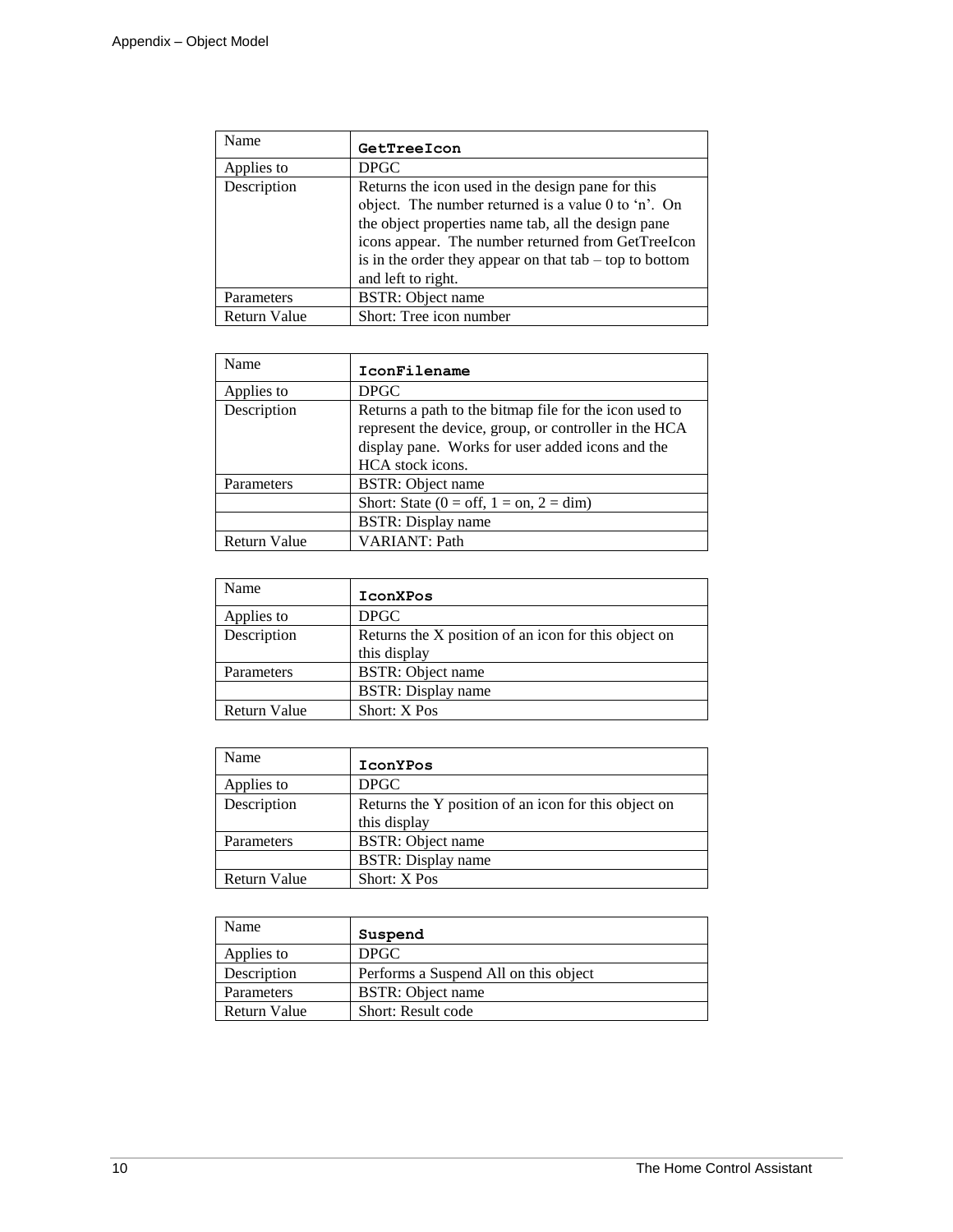| Name         | Resume                               |
|--------------|--------------------------------------|
| Applies to   | <b>DPGC</b>                          |
| Description  | Performs a Resume All on this object |
| Parameters   | <b>BSTR:</b> Object name             |
| Return Value | Short: Result code                   |

| Name                | GetSuspend                                             |
|---------------------|--------------------------------------------------------|
| Applies to          | <b>DPGC</b>                                            |
| Description         | Returns a bitmap that tells if the object is suspended |
|                     | $0x01$ = suspend schedule                              |
|                     | $0x02$ = suspend program                               |
|                     | $0x04$ = suspend remote                                |
| Parameters          | <b>BSTR:</b> Object name                               |
| <b>Return Value</b> | Short: Bitmap                                          |

| Name                | GetModeSuspend                                                                        |
|---------------------|---------------------------------------------------------------------------------------|
| Applies to          | DC                                                                                    |
| Description         | Returns TRUE if the device or controller is suspended<br>due to the current home mode |
| Parameters          | BSTR: Device or controller name                                                       |
| <b>Return Value</b> | <b>Short: Result</b>                                                                  |

| Name         | SupportsDim                                                   |
|--------------|---------------------------------------------------------------|
| Applies to   | DGC.                                                          |
| Description  | Returns 1 if this object supports dimming and 0<br>otherwise. |
| Parameters   | <b>BSTR:</b> Object name                                      |
| Return Value | <b>Short: Result</b>                                          |

| Name         | SupportsStatus                                                         |
|--------------|------------------------------------------------------------------------|
| Applies to   | DGC                                                                    |
| Description  | Returns 1 if this object supports status retrieval and 0<br>otherwise. |
| Parameters   | <b>BSTR:</b> Object name                                               |
| Return Value | <b>Short: Result</b>                                                   |

| Name                | On                                 |
|---------------------|------------------------------------|
| Applies to          | DGC                                |
| Description         | Sends an ON command to this object |
| Parameters          | <b>BSTR:</b> Object name           |
| <b>Return Value</b> | Short: Result code                 |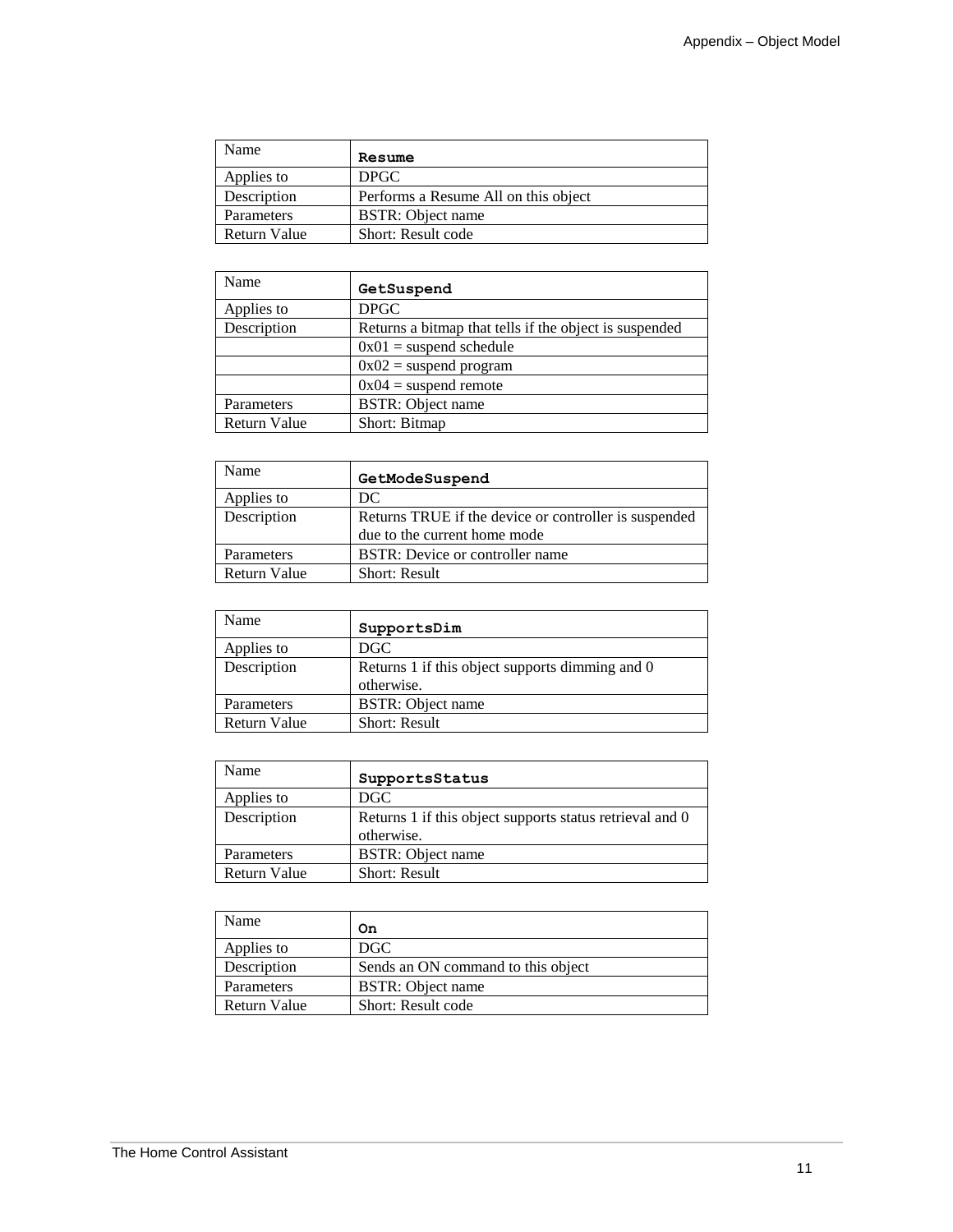| Name         | Off                                 |
|--------------|-------------------------------------|
| Applies to   | DGC.                                |
| Description  | Sends an OFF command to this object |
| Parameters   | BSTR: Object name                   |
| Return Value | Short: Result code                  |

| Name         | DimToPercent                                          |
|--------------|-------------------------------------------------------|
| Applies to   | DGC.                                                  |
| Description  | Sets the object to this illumination level by percent |
| Parameters   | <b>BSTR:</b> Object name                              |
|              | <b>Short: Percent</b>                                 |
| Return Value | Short: Result code                                    |

| Name         | DimUpPercent                           |
|--------------|----------------------------------------|
| Applies to   | DGC                                    |
| Description  | Increase illumination level by percent |
| Parameters   | <b>BSTR:</b> Object name               |
|              | <b>Short: Percent</b>                  |
| Return Value | Short: Result code                     |

| Name         | DimDownPercent                         |
|--------------|----------------------------------------|
| Applies to   | DGC.                                   |
| Description  | Decrease illumination level by percent |
| Parameters   | <b>BSTR:</b> Object name               |
|              | <b>Short: Percent</b>                  |
| Return Value | Short: Result code                     |

| Name         | State                    |
|--------------|--------------------------|
| Applies to   | DGC                      |
| Description  | Return state of object   |
| Parameters   | <b>BSTR:</b> Object name |
| Return Value | Short: state             |
|              | $0 = \text{Off}$         |
|              | $1 = On$                 |
|              | $2 = Dim$                |

| Name         | DimPercent                                                      |
|--------------|-----------------------------------------------------------------|
| Applies to   | DGC                                                             |
| Description  | Returns the illumination level of the object as a<br>percentage |
| Parameters   | <b>BSTR:</b> Object name                                        |
| Return Value | <b>Short: Percent</b>                                           |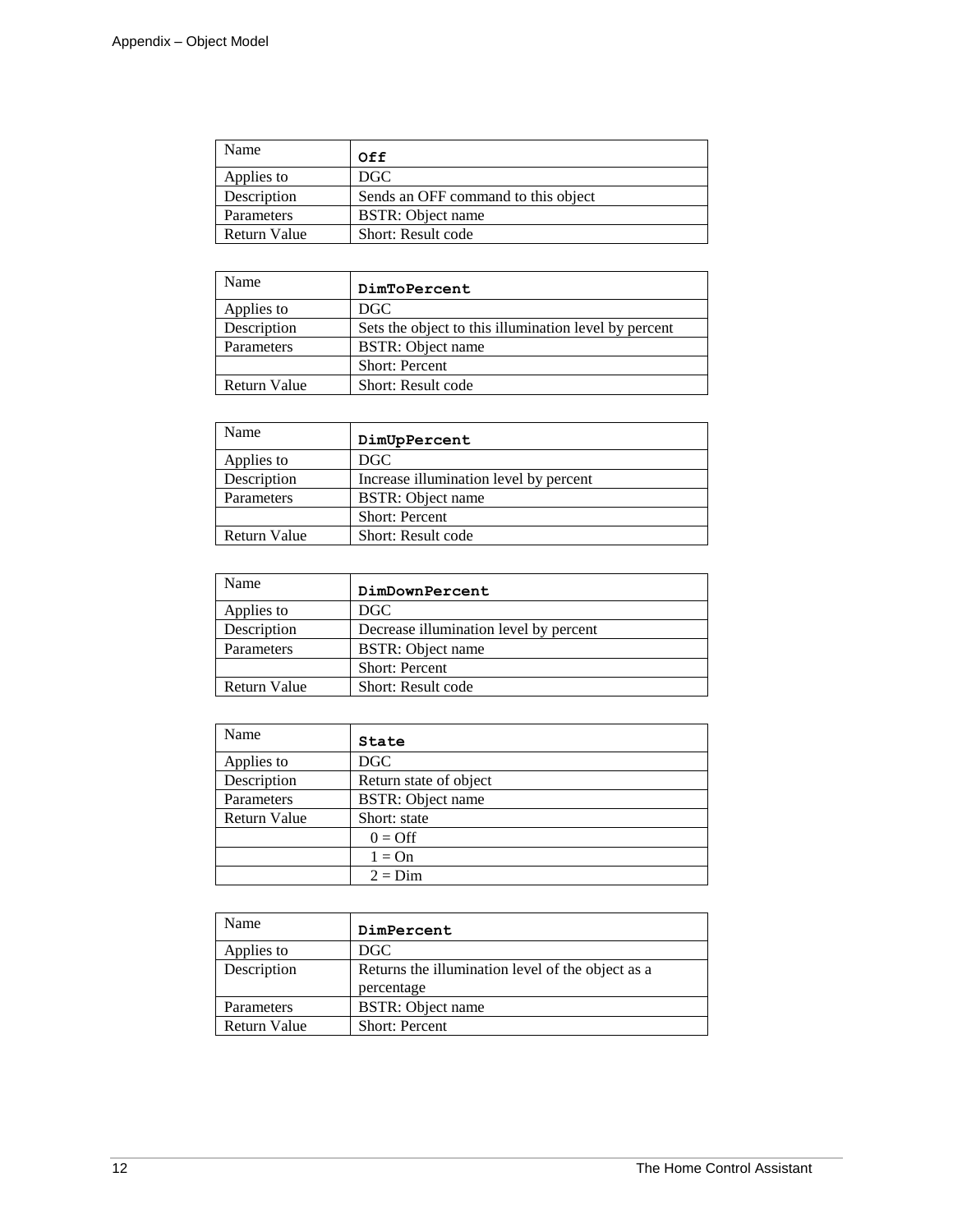| Name                | RequestStatus                                                                                                                                                                                                                                                         |
|---------------------|-----------------------------------------------------------------------------------------------------------------------------------------------------------------------------------------------------------------------------------------------------------------------|
| Applies to          | DC                                                                                                                                                                                                                                                                    |
| Description         | Requests status from a device that can respond to<br>status requests. Returns the percent level the device is<br>at like the DimPercent method. Can return -6 if the<br>device doesn't respond to the status requests. Also<br>updates the internal HCA device state. |
| Parameters          | <b>BSTR:</b> Device name                                                                                                                                                                                                                                              |
| <b>Return Value</b> | Short: Return code                                                                                                                                                                                                                                                    |

| Name                | UPBLink                 |
|---------------------|-------------------------|
| Applies to          | DC                      |
| Description         | Send a UPB Link command |
| Parameters          | <b>BSTR:</b> Link name  |
|                     | Short: op               |
|                     | $0 =$ Activate          |
|                     | $1 =$ Deactivate        |
|                     | $2 = Goto$              |
|                     | $3 = \text{Blink}$      |
|                     | Short: Level            |
|                     | Short: Rate             |
| <b>Return Value</b> | Short: Return code      |

| Name         | UPBBlink                 |
|--------------|--------------------------|
| Applies to   | DC                       |
| Description  | Send a UPB Blink command |
| Parameters   | <b>BSTR:</b> Device name |
|              | <b>Short:</b> Rate       |
| Return Value | Short: Return code       |

| Name                | Scene                                           |
|---------------------|-------------------------------------------------|
| Applies to          | DС                                              |
| Description         | Control a scene                                 |
| Parameters          | <b>BSTR:</b> Scene name                         |
|                     | <b>BSTR:</b> Device name                        |
|                     | Short: op                                       |
|                     | $0 =$ Deactivate                                |
|                     | $1 =$ Activate                                  |
|                     | Short: Insteon confirm. If 1, send confirmation |
|                     | commands to each scene member                   |
| <b>Return Value</b> | Short: Return code                              |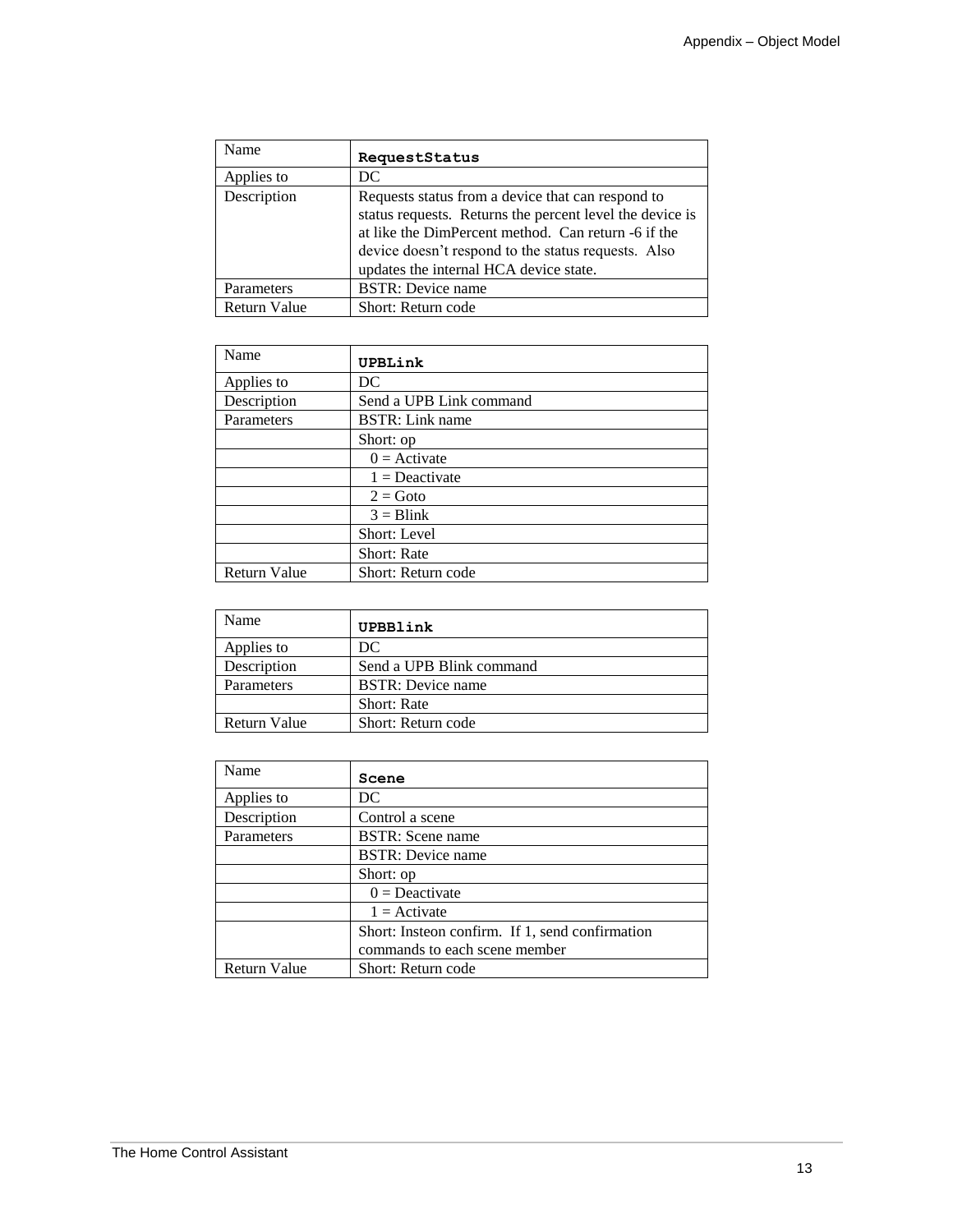| Name                | OnEx                           |
|---------------------|--------------------------------|
| Applies to          | DC                             |
| Description         | Send an ON command to a device |
| Parameters          | <b>BSTR:</b> Device name       |
|                     | Short: Indicator               |
|                     | Short: Fade rate               |
| <b>Return Value</b> | Short: Return code             |

| Name         | <b>OffEx</b>                    |
|--------------|---------------------------------|
| Applies to   | DC                              |
| Description  | Send an OFF command to a device |
| Parameters   | <b>BSTR:</b> Device name        |
|              | Short: Indicator                |
|              | Short: Fade rate                |
| Return Value | Short: Return code              |

| Name                | DimEx                          |
|---------------------|--------------------------------|
| Applies to          | DC                             |
| Description         | Send a DIM command to a device |
| Parameters          | <b>BSTR:</b> Device name       |
|                     | Short: Op                      |
|                     | $0 = Set to percent$           |
|                     | $1 =$ Decrease by percent      |
|                     | $2 =$ Increase by percent      |
|                     | <b>Short: Percent</b>          |
|                     | Short: Fade rate               |
| <b>Return Value</b> | Short: Return code             |

The next methods are provided to allow applications to construct virtual keypads. This is best explained for controllers – which can easily be thought of as keypads – but applies to devices as well since there are some devices that are hybrids of devices and controllers. For example, some UPB devices have removable faceplates that allow a single rocker switch to be changed into a two rockers, or into two rockers and 4 buttons, or into 8 buttons. One rocker or button still controls the attached load and the other rockers and buttons act as transmitters.

A virtual keypad allows an application to remotely *tap* or *press* a button on a device or keypad. For a simple one-load controlling switch, clicking the virtual rocker or directly controlling the load will be the same. But if, for example, the device is an Insteon switch, then tapping the rocker may control many devices because of stored scenes.

NOTE: These methods apply to controllers and devices but not groups.

| Name         | RockerCount                                  |
|--------------|----------------------------------------------|
| Applies to   | DC                                           |
| Description  | Number of rockers on the device. May be zero |
| Parameters   | <b>BSTR:</b> Name                            |
| Return Value | <b>Short: Count</b>                          |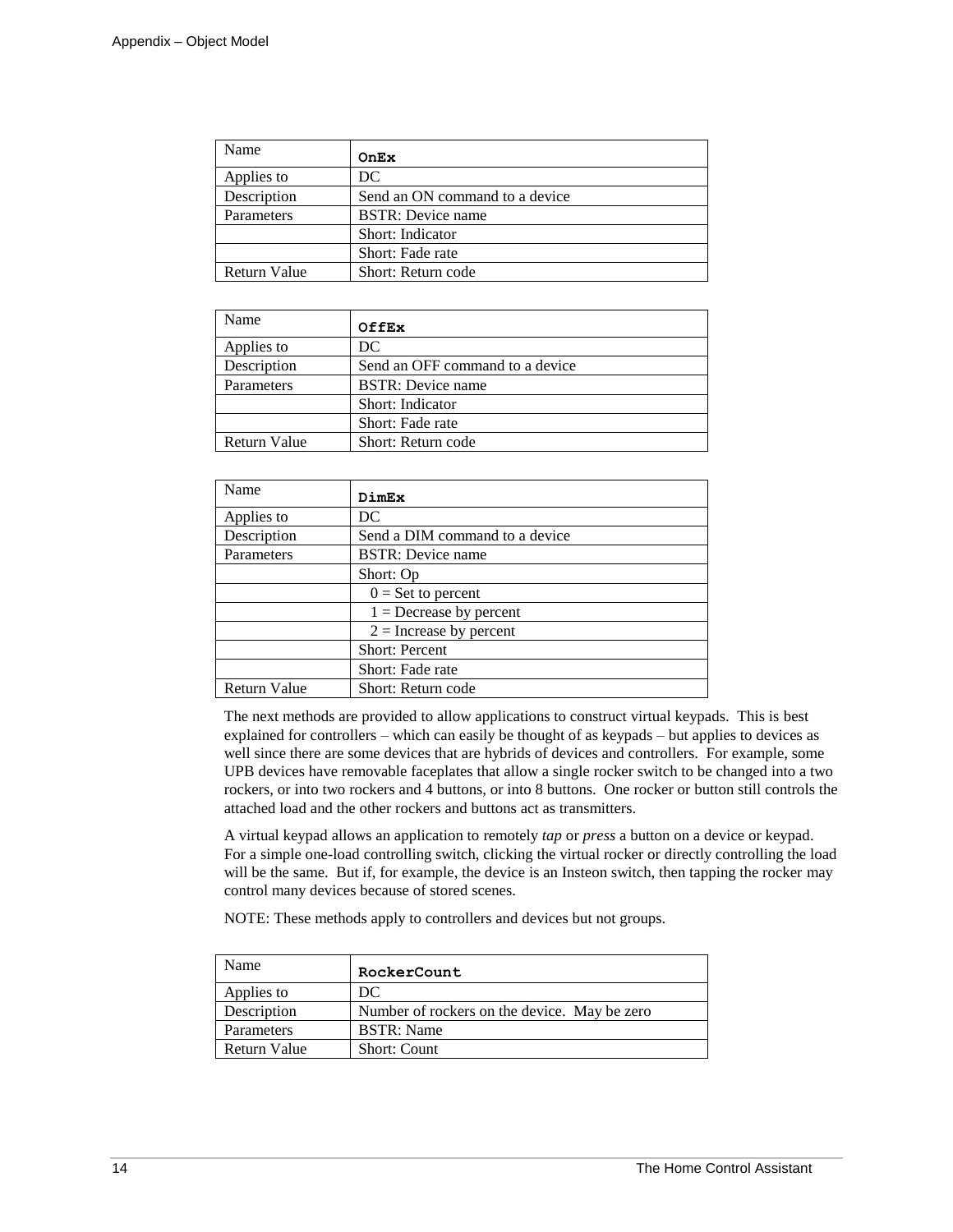| Name         | <b>ButtonCount</b>                           |
|--------------|----------------------------------------------|
| Applies to   | DС                                           |
| Description  | Number of buttons on the device. May be zero |
| Parameters   | <b>BSTR:</b> Name                            |
| Return Value | <b>Short: Count</b>                          |

When using the next three methods: Keypress, KeyName, and KeyLabel it is necessary to carefully determine that value for iKey. If I device has only buttons or only rockers it is simply the component (rocker or button) number. The 1<sup>st</sup> component is designated zero.

If a device has rockers and buttons then iKey still numbers the component. An example: A device has two rockers and 3 buttons then:

- Keypress 0 (first rocker)
- Keypress 1 (second rocker)
- Keypress 2 (first button)
- Keypress 3 (second button)
- Keypress 4 (third button)

| Name                | Keypress                                            |  |  |
|---------------------|-----------------------------------------------------|--|--|
| Applies to          | DC                                                  |  |  |
| Description         | Simulate a press of a rocker or button on a device. |  |  |
|                     | Controls the ith button or rocker.                  |  |  |
| Parameters          | <b>BSTR</b> : name                                  |  |  |
|                     | Short: iKey                                         |  |  |
|                     | Short: half                                         |  |  |
|                     | $0 =$ rocker top                                    |  |  |
|                     | $1 =$ rocker bottom                                 |  |  |
|                     | Short: action                                       |  |  |
|                     | $0 = single-click$                                  |  |  |
|                     | $1 =$ double-click                                  |  |  |
|                     | $2 = hold$                                          |  |  |
|                     | $3$ = release                                       |  |  |
| <b>Return Value</b> | Short: return code                                  |  |  |

| Name                | KeyName                                                                                                                                                            |
|---------------------|--------------------------------------------------------------------------------------------------------------------------------------------------------------------|
| Applies to          | DC.                                                                                                                                                                |
| Description         | Returns the name of the ith button or rocker for this<br>device. The name will be something like "A10" or<br>" $R1"$ – for rocker one – or " $B1"$ for button one. |
| Parameters          | <b>BSTR:</b> Name                                                                                                                                                  |
|                     | Short: iKey                                                                                                                                                        |
| <b>Return Value</b> | <b>VARIANT: Name</b>                                                                                                                                               |

| Name        | KeyLabel                                               |
|-------------|--------------------------------------------------------|
| Applies to  | DС                                                     |
| Description | Returns the label of the ith button or rocker for this |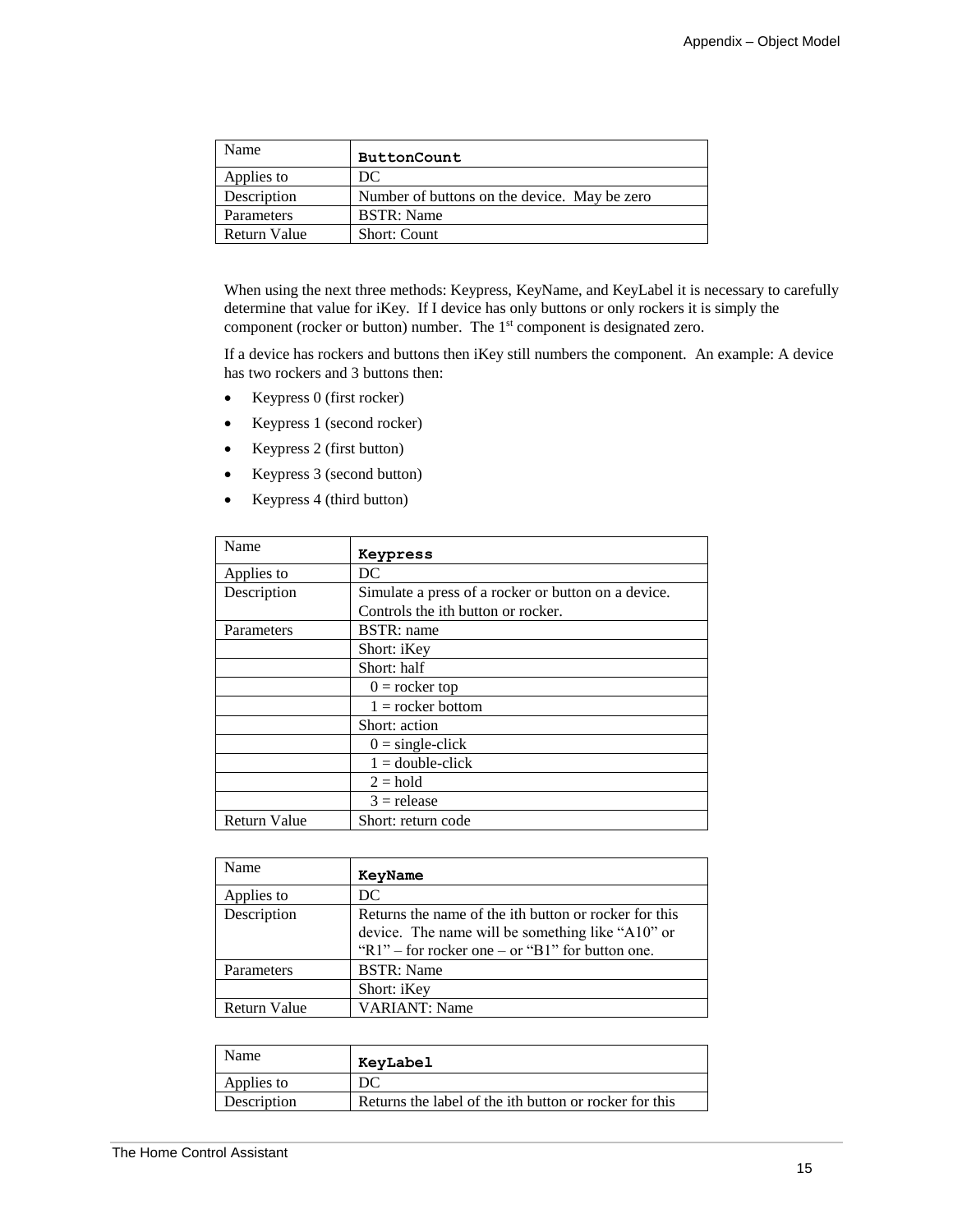|                     | device. The key label for rockers will always be "On"   |  |  |
|---------------------|---------------------------------------------------------|--|--|
|                     | for the top and "Off" for the bottom. For buttons, the  |  |  |
|                     | label will be "On" if the button is on and "Off" if the |  |  |
|                     | button is off.                                          |  |  |
| Parameters          | <b>BSTR:</b> Name                                       |  |  |
|                     | Short: iKey                                             |  |  |
|                     | Short: Half (Must be 0 for buttons)                     |  |  |
|                     | $0 =$ rocker top                                        |  |  |
|                     | $1 =$ rocker bottom                                     |  |  |
| <b>Return Value</b> | <b>VARIANT</b> : name                                   |  |  |

The next two methods are different than Keypress described above in how the component is represented.. Keypress numbers the rockers and buttons sequentially.

RockerPress and ButtonPress number the component only within those component types. For example a device with two rockers and 3 buttons would be controlled as:

- RockerPress 0 (first rocker)
- RockerPress 1 (second rocker)
- ButtonPress 0 (first button)
- ButtonPress 1 (second button)
- ButtonPress 2 (third button)

| Name                | RockerPress                                            |
|---------------------|--------------------------------------------------------|
| Applies to          | DC                                                     |
| Description         | Simulate a press of a rocker on a device. Controls the |
|                     | ith rocker.                                            |
| Parameters          | <b>BSTR</b> : name                                     |
|                     | Short: iRocker                                         |
|                     | Short: half                                            |
|                     | $0 =$ rocker top                                       |
|                     | $1 =$ rocker bottom                                    |
|                     | Short: action                                          |
|                     | $0 = single-click$                                     |
|                     | $1 =$ double-click                                     |
|                     | $2 = hold$                                             |
|                     | $3$ = release                                          |
| <b>Return Value</b> | Short: return code                                     |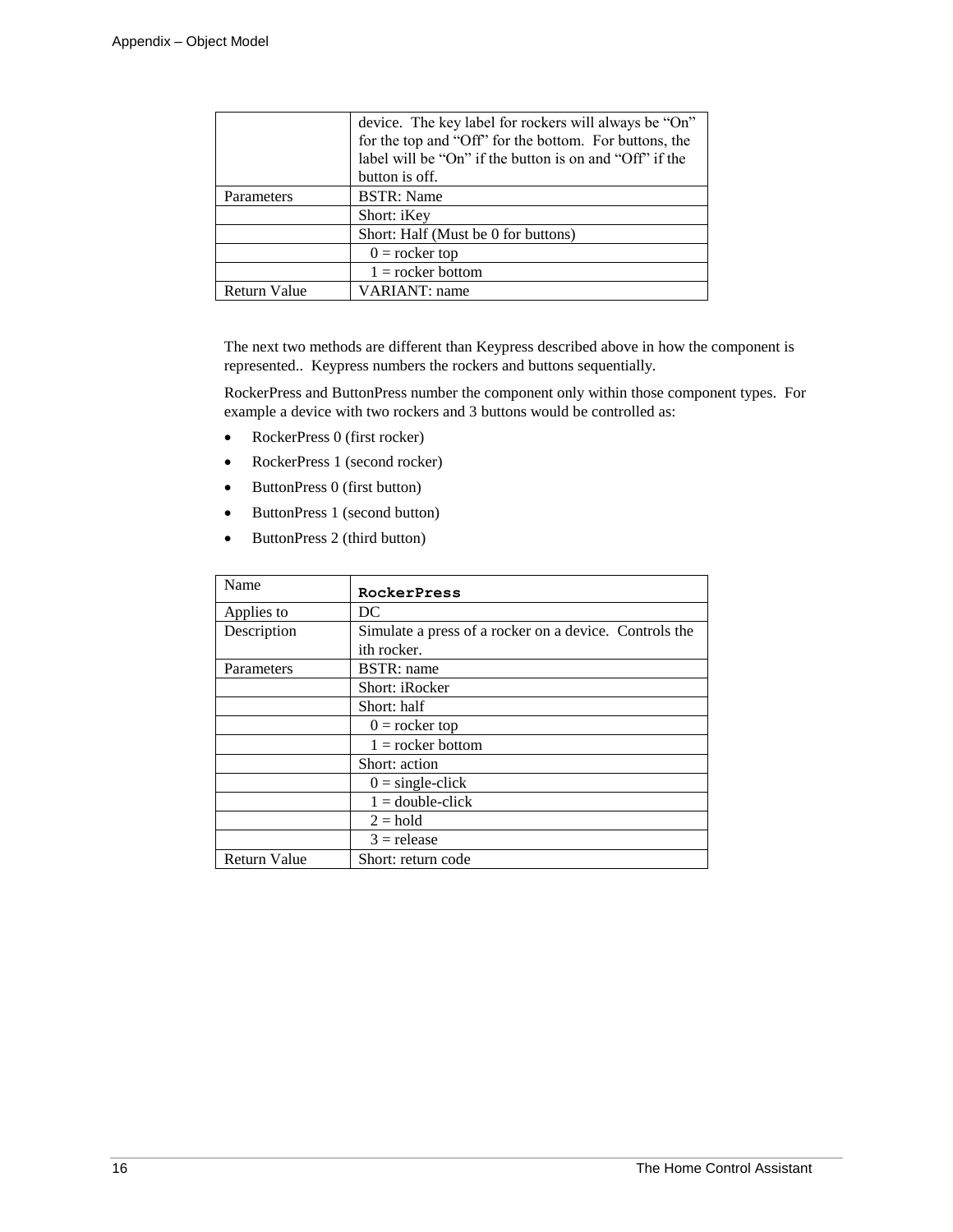| Name                | <b>ButtonPress</b>                                     |
|---------------------|--------------------------------------------------------|
| Applies to          | DC                                                     |
| Description         | Simulate a press of a button on a device. Controls the |
|                     | ith button.                                            |
| Parameters          | BSTR: name                                             |
|                     | Short: iButton                                         |
|                     | Short: action                                          |
|                     | $0 = single-click$                                     |
|                     | $1 =$ double-click                                     |
|                     | $2 = hold$                                             |
|                     | $3$ = release                                          |
| <b>Return Value</b> | Short: return code                                     |

## HCA.Device Object

In addition to the common methods, the device object contains these methods that work with HCA devices.

| Name         | Kind                        |  |
|--------------|-----------------------------|--|
| Description  | Returns the kind of device. |  |
| Parameters   | <b>BSTR:</b> Device name    |  |
| Return Value | Short: kind                 |  |
|              | $0 =$ Other                 |  |
|              | $1 = X10$ device            |  |
|              | $2 = IR$ Device             |  |
|              | $3$ = Thermostat            |  |
|              | $4 =$ Relay                 |  |
|              | $5 = UPB$ Device            |  |
|              | $6 =$ Insteon device        |  |

| Name                | Thermostat                                         |  |  |
|---------------------|----------------------------------------------------|--|--|
| Description         | Controls or receives thermostat information. The   |  |  |
|                     | Name parameter supplies the name of the thermostat |  |  |
|                     | device.                                            |  |  |
| Parameters          | <b>BSTR:</b> Device name                           |  |  |
|                     | Short: Op                                          |  |  |
|                     | Short: Data                                        |  |  |
| <b>Return Value</b> | Short: Return code                                 |  |  |

| Оp                         | Data         | <b>Return value</b> |
|----------------------------|--------------|---------------------|
| 0: Change setpoint         | new setpoint |                     |
| 1: Change mode             | new mode     |                     |
| 2: Change fan              | new fan      |                     |
| 3: Change economy          | new economy  |                     |
| 4: Get current temperature | ignored      | current temp        |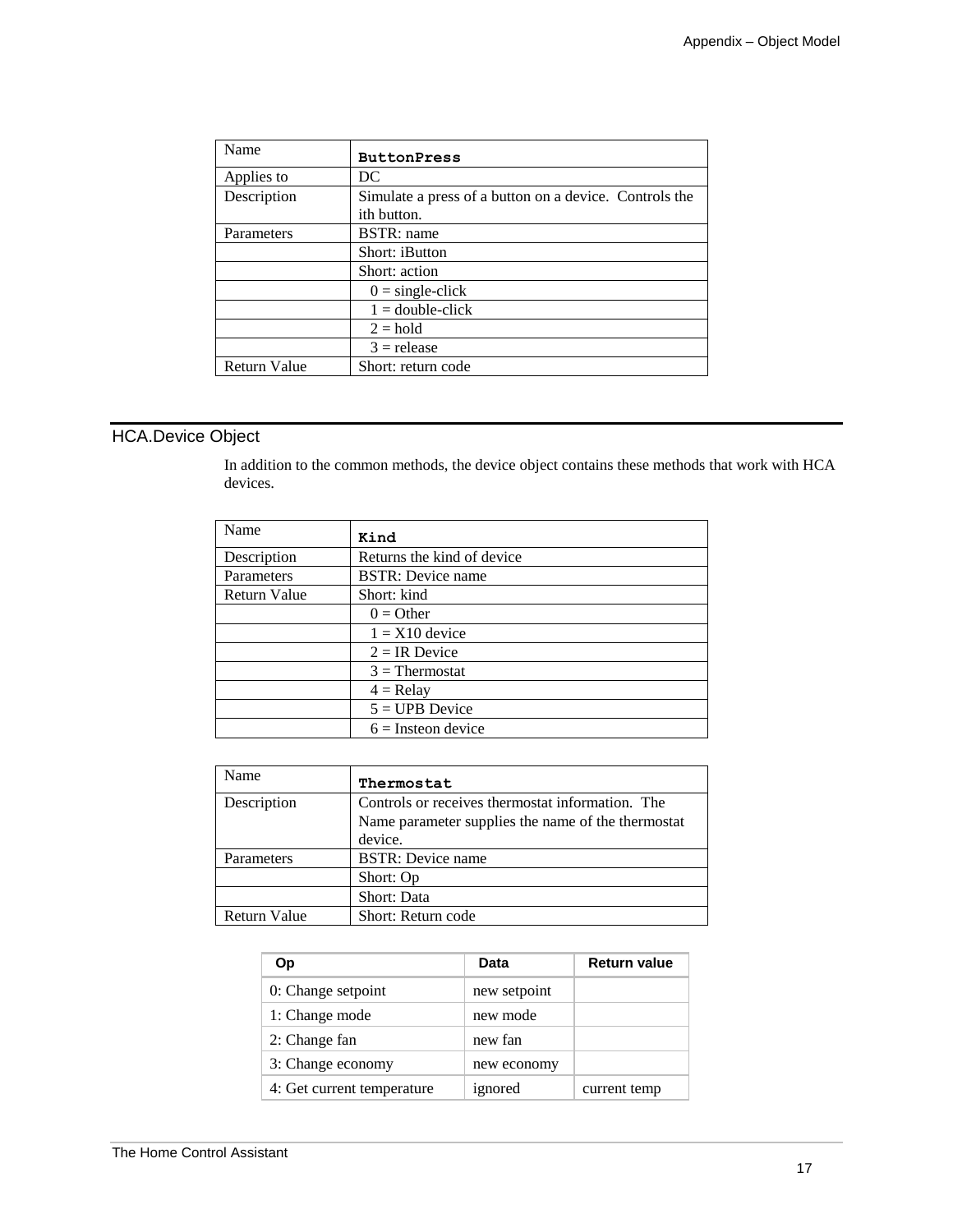| 5: Get mode                  | ignored  | current mode             |
|------------------------------|----------|--------------------------|
| 6: Get fan                   | ignored  | current fan              |
| 7: Get economy               | ignored  | current<br>economy       |
| 8: Get heat setpoint         | Ignored  | Current heat<br>setpoint |
| 9: Get cool setpoint         | Ignored  | Current cool<br>setpoint |
| 10: Set cool setpoint        | Setpoint |                          |
| 11: Get current humidity     | ignored  | Humidity %               |
| 12: Capabilities for Set     | Ignored  | (See a)                  |
| 13: Capabilities for Get     | Ignored  | (See b)                  |
| 14: Heat setpoint range low  | Ignored  | temperature              |
| 15: Heat setpoint range high | Ignored  | temperature              |
| 16: Cool setpoint range low  | ignored  | temperature              |
| 17: Cool setpoint range high | ignored  | temperature              |

- The encoding for mode argument is  $0 = \text{off}, 1 = \text{heat}, 2 = \text{cool}, 3 = \text{auto}.$
- The encoding for the fan and economy argument is  $0 = \text{off}, 1 = \text{on}.$
- The setpoint should be provided in whatever units (F or C) that the thermostat is setup for.
- Not all thermostats support the same features. Operation #12 returns a bitmap of what Set operations are available for this thermostat.

| Value | <b>Use</b>               |
|-------|--------------------------|
| 0x01  | Can change mode          |
| 0x02  | Can change fan           |
| 0x04  | Can change economy       |
| 0x08  | Can change cool setpoint |
| 0x10  | Can change heat setpoint |

• Not all thermostats support the same features. Operation #13 returns a bitmap of what Get operations are available for this thermostat.

| Value | <b>Use</b>                  |
|-------|-----------------------------|
| 0x01  | Can get mode                |
| 0x02  | Can get fan                 |
| 0x04  | Can get economy             |
| 0x08  | Can get cool setpoint       |
| 0x10  | Can get heat setpoint       |
| 0x20  | Can get current temperature |
| 0x40  | Can get humidity            |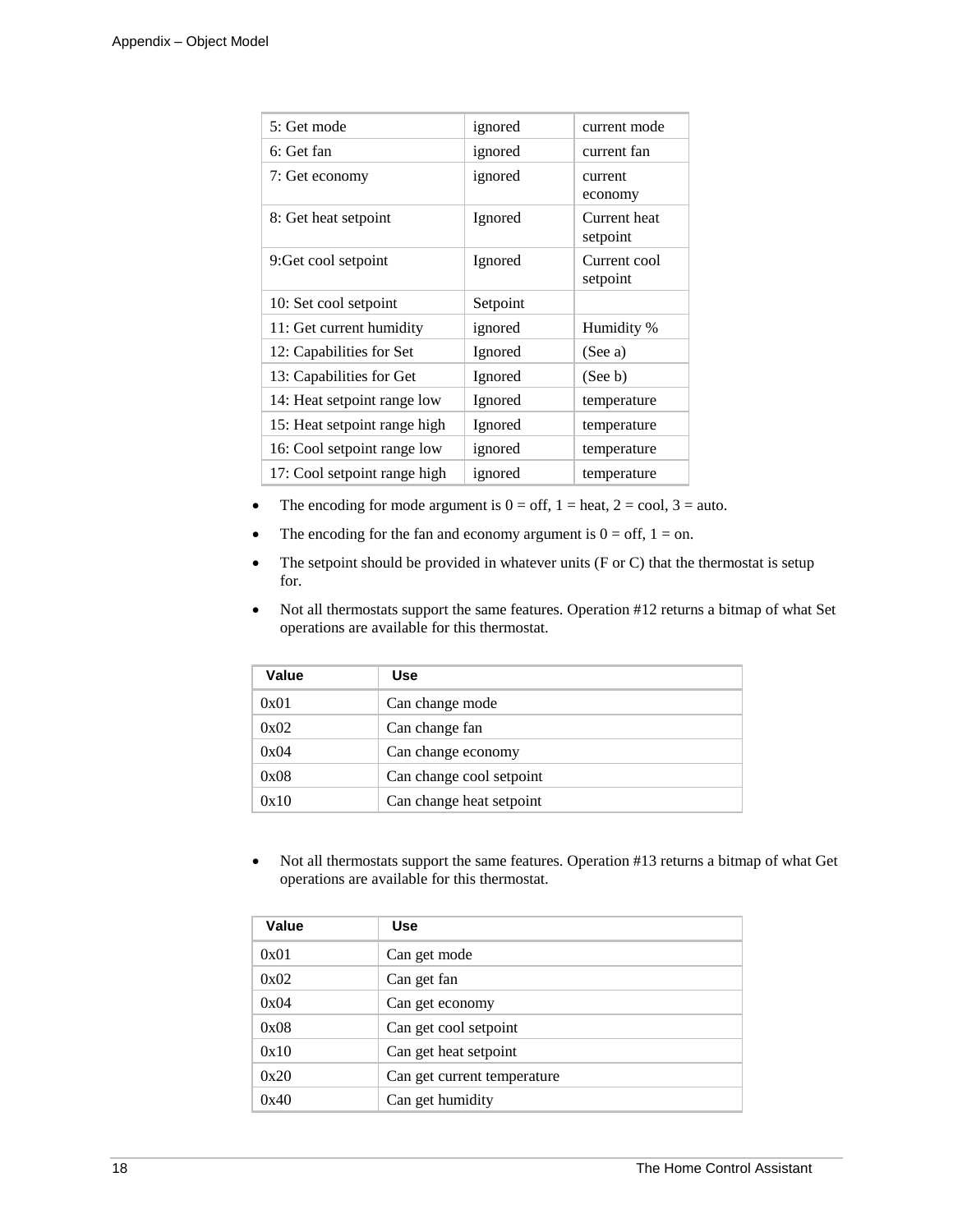| Name                | IR.                                                                                                                                                                                                                                  |
|---------------------|--------------------------------------------------------------------------------------------------------------------------------------------------------------------------------------------------------------------------------------|
| Description         | Sends an IR command. The keyname is the name on<br>the button on the popup keypad associated with the<br>device. The final argument is a true/false value. For<br>some IR interfaces this is needed and for others it is<br>ignored. |
| Parameters          | <b>BSTR:</b> Device name                                                                                                                                                                                                             |
|                     | <b>BSTR:</b> Key name                                                                                                                                                                                                                |
|                     | Short: First keypress of a sequence $(0 = no, 1 = yes)$                                                                                                                                                                              |
| <b>Return Value</b> | Short: return code                                                                                                                                                                                                                   |

The next set of methods is for IR Keypads. In HCA, each IR device has an associated keypad for direct control via the user interface, or for entering IR sequences in program elements and schedules. In HCA a keypad is constructed by a user placing buttons on a canvas, sizing them and positioning them as wanted. Each button has a name and a label. The name tells HCA what IR function to use and the label is just the text seen on the keypad. When using the IR method described above, the name, not the label, is what is passed as the  $2<sup>nd</sup>$  parameter.

| Name         | IRKeypadButtonCount                                                                |
|--------------|------------------------------------------------------------------------------------|
| Description  | Returns the number of buttons on the keypad<br>associated with the named IR device |
| Parameters   | <b>BSTR:</b> Device name                                                           |
| Return Value | <b>Short: Count</b>                                                                |

| Name         | IRKeypadButtonName                 |
|--------------|------------------------------------|
| Description  | Returns the name of the ith button |
| Parameters   | <b>BSTR:</b> Device name           |
|              | Short: i                           |
| Return Value | <b>VARIANT: Name</b>               |

| Name         | IRKeypadButtonLabel                 |
|--------------|-------------------------------------|
| Description  | Returns the label of the ith button |
| Parameters   | <b>BSTR:</b> Device name            |
|              | Short: i                            |
| Return Value | VARIANT: Label                      |

| Name              | IRKeypadButtonType                                 |
|-------------------|----------------------------------------------------|
| Description       | Returns the type of the ith button                 |
| <b>Parameters</b> | <b>BSTR:</b> Device name                           |
|                   | Short: i                                           |
| Return Value      | Short: Type $(0 = \text{button}, 1 = \text{text})$ |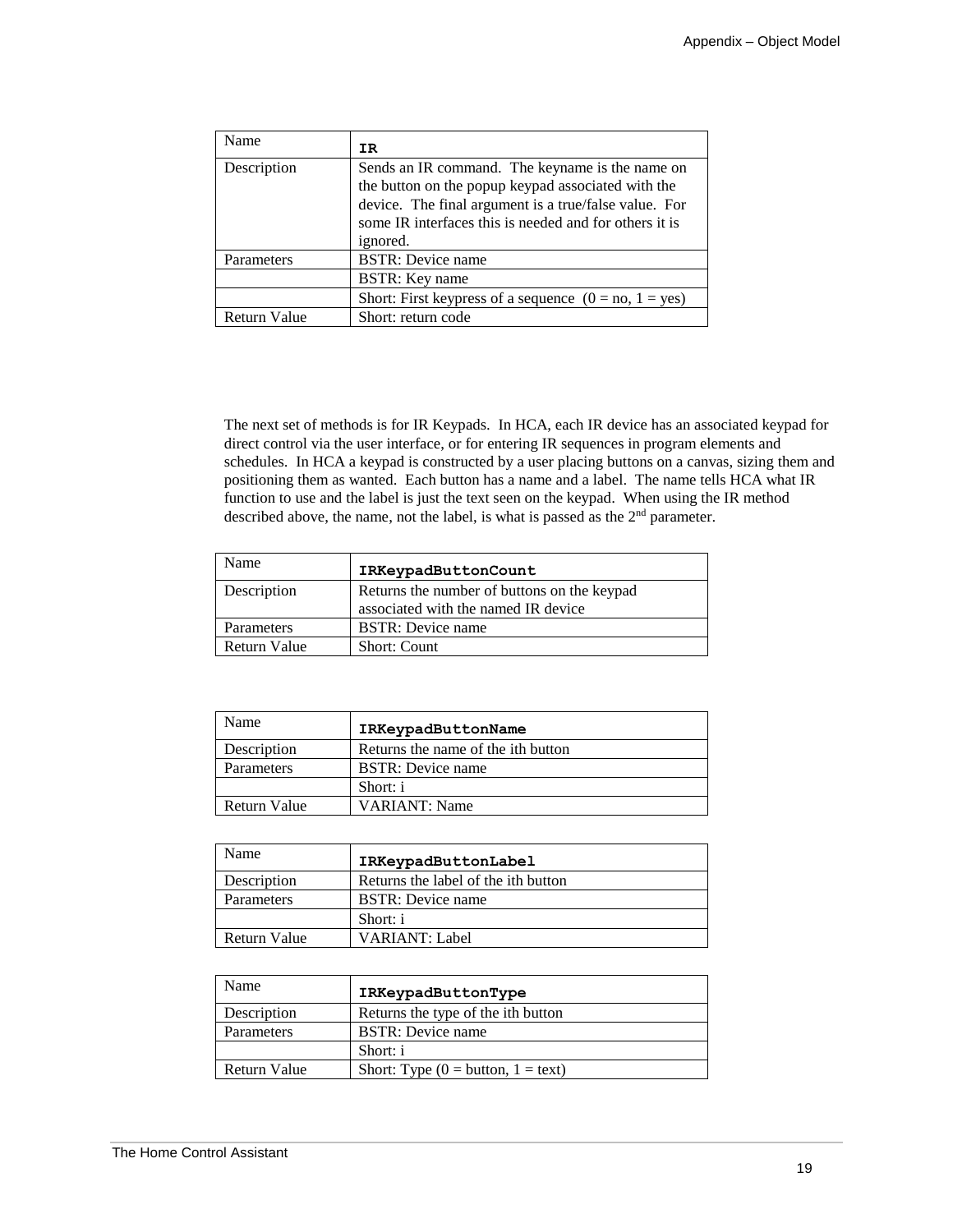| Name         | IRKeypadButtonWidth                           |
|--------------|-----------------------------------------------|
| Description  | Returns the width of the ith button in pixels |
| Parameters   | <b>BSTR:</b> Device name                      |
|              | Short: i                                      |
| Return Value | Short: Width                                  |

| Name         | IRKeypadButtonHeight                           |
|--------------|------------------------------------------------|
| Description  | Returns the height of the ith button in pixels |
| Parameters   | BSTR: Device name                              |
|              | Short: i                                       |
| Return Value | Short: Height                                  |

| Name         | IRKeypadButtonX                                         |
|--------------|---------------------------------------------------------|
| Description  | Returns the X position of the ith button in pixels from |
|              | the upper left corner of the keypad.                    |
| Parameters   | <b>BSTR:</b> Device name                                |
|              | Short: i                                                |
| Return Value | <b>Short: Position</b>                                  |

| Name         | IRKeypadButtonY                                         |
|--------------|---------------------------------------------------------|
| Description  | Returns the Y position of the ith button in pixels from |
|              | the upper left corner of the keypad.                    |
| Parameters   | <b>BSTR:</b> Device name                                |
|              | Short: i                                                |
| Return Value | <b>Short: Position</b>                                  |

# HCA.Program Object

The program object contains these methods that work with HCA programs.

| Name         | Start                      |
|--------------|----------------------------|
| Description  | Starts the program running |
| Parameters   | <b>BSTR</b> : Program name |
| Return Value | Short: Result code         |

| Name         | Stop                               |
|--------------|------------------------------------|
| Description  | If running, terminates the program |
| Parameters   | <b>BSTR</b> : Program name         |
| Return Value | Short: Result code                 |

| Name         | On                                    |
|--------------|---------------------------------------|
| Description  | Starts the program with an ON command |
| Parameters   | BSTR: Program name                    |
| Return Value | Short: Result code                    |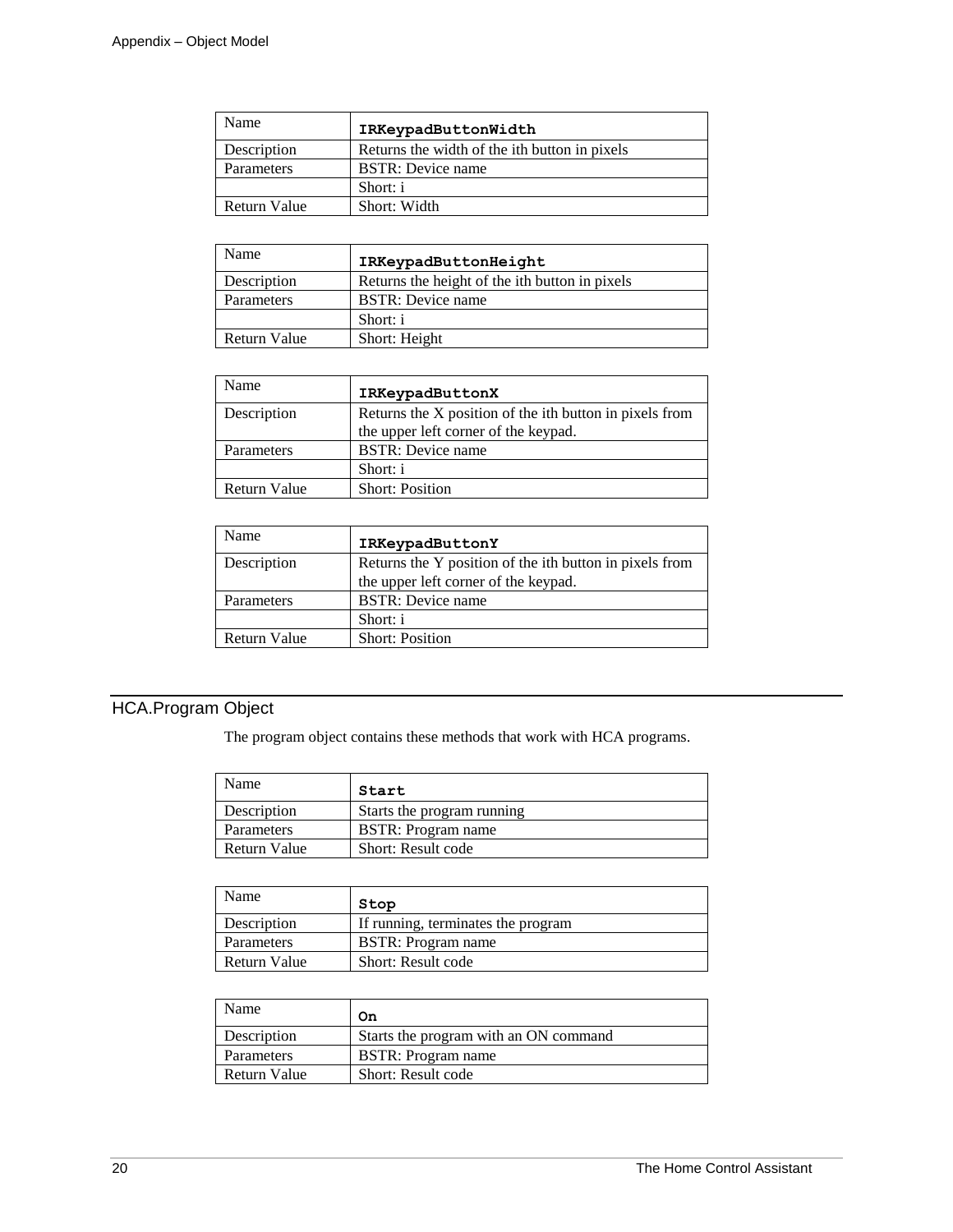| <b>Name</b>  | Off                                    |
|--------------|----------------------------------------|
| Description  | Starts the program with an OFF command |
| Parameters   | <b>BSTR: Program name</b>              |
| Return Value | <b>Short: Result code</b>              |

| Name         | IsRunning                                         |
|--------------|---------------------------------------------------|
| Description  | Returns 0 if the program is not running, 1 if the |
|              | program is running                                |
| Parameters   | BSTR: Program name                                |
| Return Value | <b>Short: Result</b>                              |

| Name                | StartX10                                                                                                                                      |
|---------------------|-----------------------------------------------------------------------------------------------------------------------------------------------|
| Description         | Starts a program and provides the trigger that starts<br>the program. This trigger can be tested within the<br>program using the Test element |
| Parameters          | <b>BSTR: Program name</b>                                                                                                                     |
|                     | BSTR: HCUC.                                                                                                                                   |
|                     | housecode and unitcode of the trigger supplied by a                                                                                           |
|                     | string. For example, "A1", or "G10".                                                                                                          |
|                     | Short: Command                                                                                                                                |
|                     | $0 = All units off$                                                                                                                           |
|                     | $1 = All lights on$                                                                                                                           |
|                     | $2 = On$                                                                                                                                      |
|                     | $3 = \text{Off}$                                                                                                                              |
|                     | $4 = Dim$                                                                                                                                     |
|                     | $5 =$ Bright                                                                                                                                  |
|                     | $6 = All lights off$                                                                                                                          |
|                     | $7 =$ Hail request                                                                                                                            |
|                     | $8 =$ Hail reply                                                                                                                              |
|                     | $9 =$ preset dim – uses level parameter                                                                                                       |
|                     | $10 =$ Status On                                                                                                                              |
|                     | $11 =$ Status Off                                                                                                                             |
|                     | $12 =$ Status Reply                                                                                                                           |
|                     | Short: Level                                                                                                                                  |
| <b>Return Value</b> | <b>Short: Result code</b>                                                                                                                     |

| Name         | StartMethod                                                                                                                                                                                        |
|--------------|----------------------------------------------------------------------------------------------------------------------------------------------------------------------------------------------------|
| Description  | When you right-click on a device in HCA, the popup<br>menu contains either Start or On and Off. This<br>method returns 0 if HCA would display Start and 1 if<br>HCA would display $On$ and $Off$ . |
| Parameters   | <b>BSTR:</b> Program name                                                                                                                                                                          |
| Return Value | <b>Short: Result</b>                                                                                                                                                                               |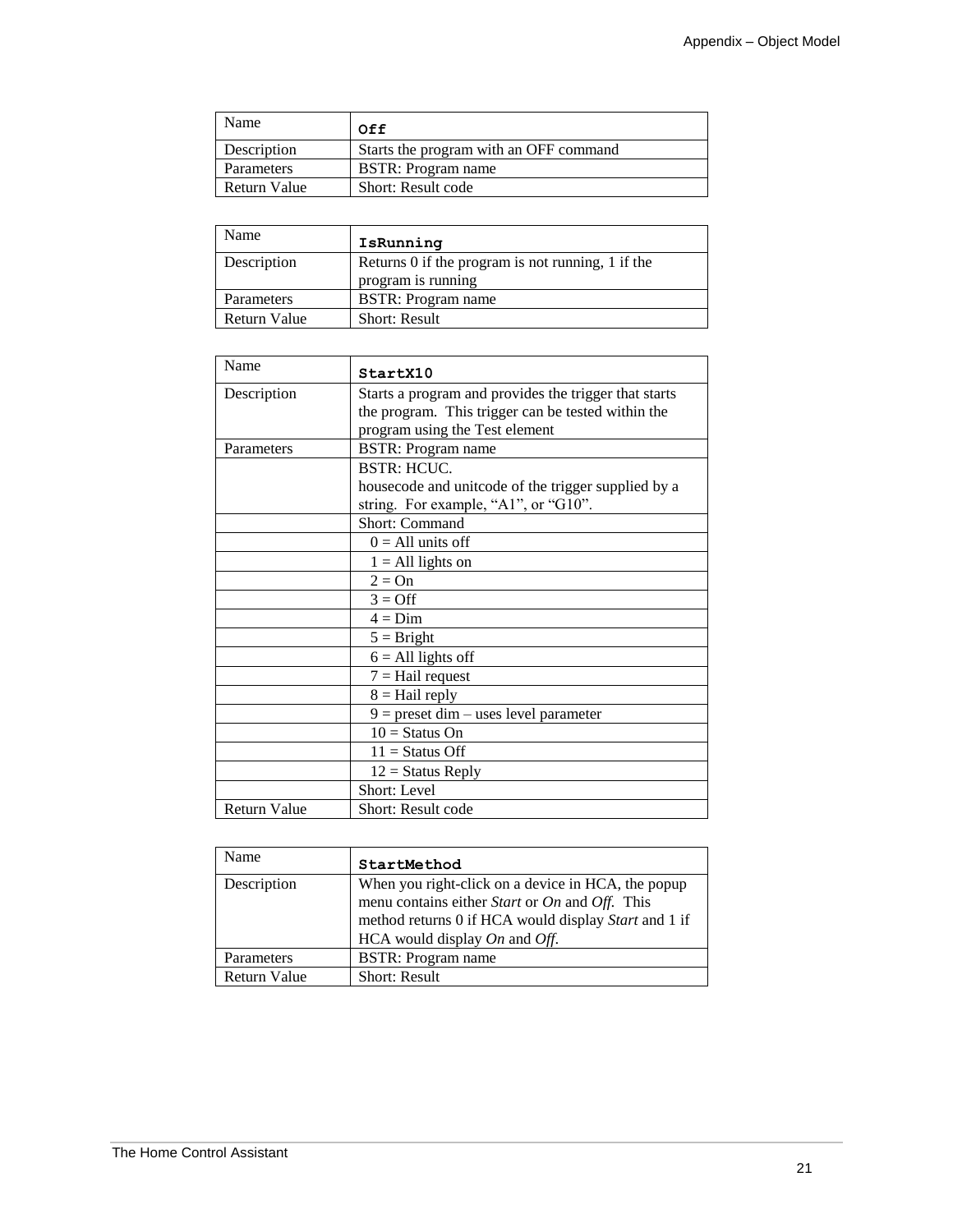## HCA.Group Object

There are no additional methods for groups beyond the common methods shown above.

### HCA.Controller Object

In addition to the common methods, the controller object contains these methods that work with HCA controllers.

| Name                | Kind                           |
|---------------------|--------------------------------|
| Description         | Returns the kind of controller |
| Parameters          | <b>BSTR:</b> Controller name   |
| <b>Return Value</b> | Short: Kind                    |
|                     | $0 =$ Other                    |
|                     | $1 =$ Keypad                   |
|                     | $2 =$ Keypad with dimmer       |
|                     | $3 = Motion$ sensor            |
|                     | $4 =$ Input sense module       |

## HCA.Schedule Object

The Schedule object contains methods to work with schedules.

| Name         | SetCurrent                            |
|--------------|---------------------------------------|
| Description  | Makes a schedule the current schedule |
| Parameters   | BSTR: Schedule name                   |
| Return Value | Short: Result code                    |

| Name         | GetCurrent                                                                |
|--------------|---------------------------------------------------------------------------|
| Description  | Returns the name of the current schedule. The variant<br>has type VT BSTR |
| Parameters   | None                                                                      |
| Return Value | VARIANT: Schedule name                                                    |

| Name         | Count                          |
|--------------|--------------------------------|
| Description  | Returns the count of schedules |
| Parameters   | None                           |
| Return Value | <b>Short: Count</b>            |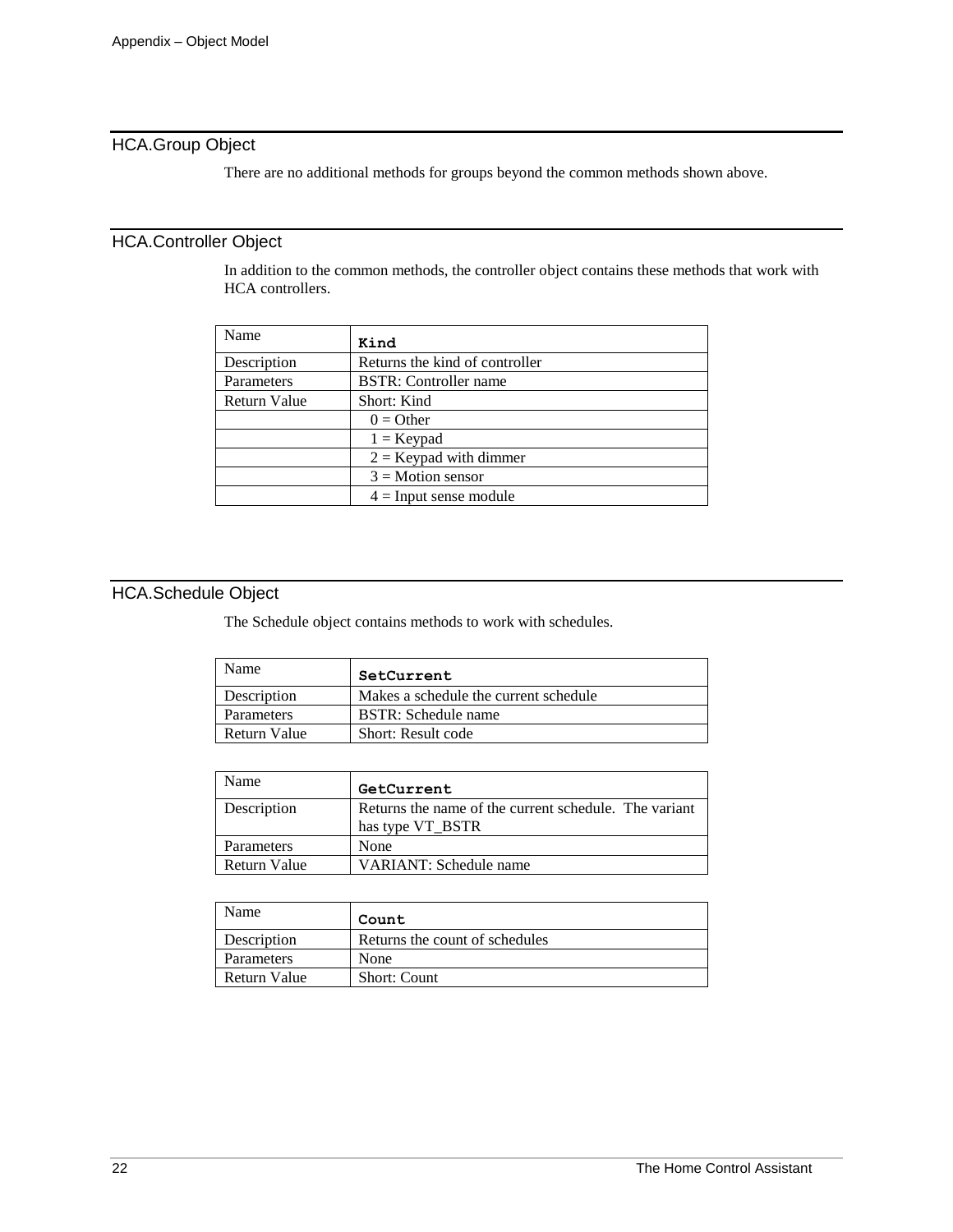| Name         | Name                                                                                                     |
|--------------|----------------------------------------------------------------------------------------------------------|
| Description  | Returns the name of the ith schedule. The variant has<br>type VT_BSTR. Schedules are numbered 0  count - |
| Parameters   | Short: i                                                                                                 |
| Return Value | VARIANT: Name                                                                                            |

| Name         | ParentName                                                                                               |
|--------------|----------------------------------------------------------------------------------------------------------|
| Description  | Returns the name of the schedule's parent. The empty<br>string is returned if the schedule has no parent |
| Parameters   | BSTR: Schedule name                                                                                      |
| Return Value | <b>VARIANT: Parent Name</b>                                                                              |

| Name         | EntryCount                                          |
|--------------|-----------------------------------------------------|
| Description  | Returns the number of entries in the named schedule |
| Parameters   | BSTR: Schedule name                                 |
| Return Value | <b>Short: Count</b>                                 |

| Name                | EntryImage                                                                                                                                     |
|---------------------|------------------------------------------------------------------------------------------------------------------------------------------------|
| Description         | Returns a text string of the image of the ith schedule<br>entry in the schedule. This is the same text that HCA<br>displays in the design pane |
| Parameters          | <b>BSTR:</b> Schedule name                                                                                                                     |
|                     | Short: i                                                                                                                                       |
| <b>Return Value</b> | VARIANT: Image                                                                                                                                 |

| Name         | EntryPerformNow                                      |
|--------------|------------------------------------------------------|
| Description  | Perform the ith schedule entry. This is the same     |
|              | operation as in HCA when you right-click on a        |
|              | schedule entry in the design pane and select Perform |
|              | Now from the popup menu.                             |
| Parameters   | <b>BSTR:</b> Schedule name                           |
|              | Short: i                                             |
| Return Value | Short: Result code                                   |

## HCA.Flag Object

The Flag object contains methods to work with Flags containing values of any type.

| Name         | Count                       |
|--------------|-----------------------------|
| Description  | Returns the count of flags. |
| Parameters   | None                        |
| Return Value | <b>Short: Count</b>         |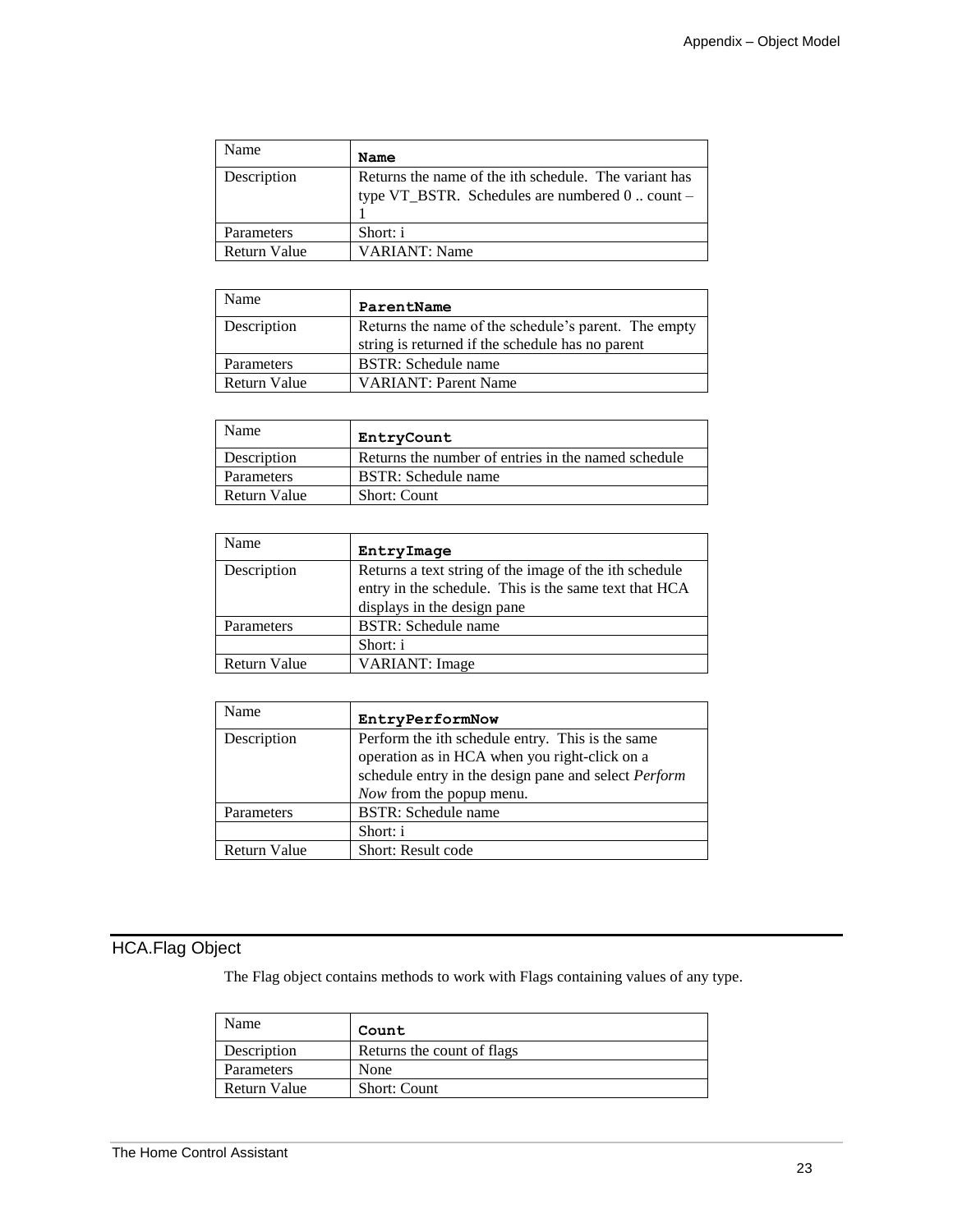| Name         | Name                                                               |
|--------------|--------------------------------------------------------------------|
| Description  | Returns the name of the ith flag. The variant has type<br>VT BSTR. |
| Parameters   | Short: i                                                           |
| Return Value | <b>VARIANT: Name</b>                                               |

| Name         | Get                           |
|--------------|-------------------------------|
| Description  | Returns the value of the flag |
| Parameters   | BSTR: Flag name               |
| Return Value | <b>VARIANT: Value</b>         |

| Data          | <b>Variant type</b> |  |
|---------------|---------------------|--|
| <b>Number</b> | VT R8               |  |
| Date          | VT DATE             |  |
| Yes/No        | VT_BOOL             |  |
| <b>String</b> | VT_BSTR             |  |

Note on error return: The Get method can return an error like most methods. You can tell if you get an error return by looking at the type of the variant. In the type is VT\_I4 then the variant contains an error code.

| Name         | Set                          |
|--------------|------------------------------|
| Description  | Sets the value of the flag   |
| Parameters   | BSTR: Flag name              |
|              | VARIANT <sup>*</sup> : value |
| Return Value | Short: Result code           |

| <b>Variant type</b>                                                                    | Creates a flag of this type |
|----------------------------------------------------------------------------------------|-----------------------------|
| VT_I1, VT_I2, VT_I4,<br>VT_UI1, VT_UI2,<br>VT UI4, VT INT,<br>VT UINT, VT R4,<br>VT R8 | Number                      |
| VT BOOL                                                                                | Yes / No                    |
| VT DATE                                                                                | Date                        |
| VT BSTR                                                                                | String                      |

| Name                | SetNumber                  |
|---------------------|----------------------------|
| Description         | Sets the value of the flag |
| Parameters          | BSTR: Flag name            |
|                     | double: value              |
| <b>Return Value</b> | Short: Result code         |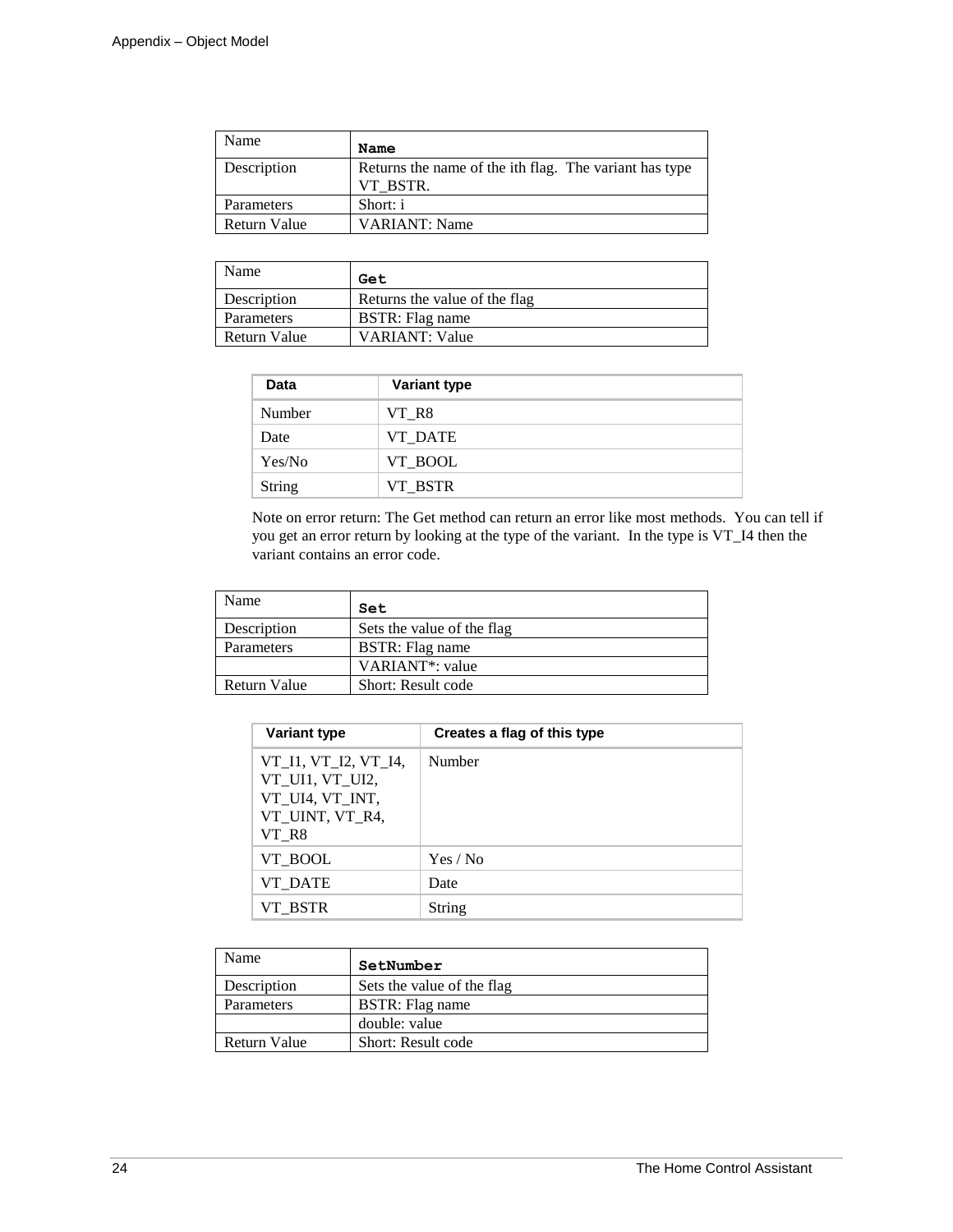| Name         | SetInt                     |
|--------------|----------------------------|
| Description  | Sets the value of the flag |
| Parameters   | BSTR: Flag name            |
|              | int: value                 |
| Return Value | Short: Result code         |

| Name         | SetShort                   |
|--------------|----------------------------|
| Description  | Sets the value of the flag |
| Parameters   | BSTR: Flag name            |
|              | short: value               |
| Return Value | Short: Result code         |

| Name                | SetText                    |
|---------------------|----------------------------|
| Description         | Sets the value of the flag |
| Parameters          | BSTR: Flag name            |
|                     | <b>BSTR</b> : value        |
| <b>Return Value</b> | Short: Result code         |

| Name         | SetDate                    |
|--------------|----------------------------|
| Description  | Sets the value of the flag |
| Parameters   | BSTR: Flag name            |
|              | DATE: value                |
| Return Value | Short: Result code         |

| Name                | SetYesNo                   |
|---------------------|----------------------------|
| Description         | Sets the value of the flag |
| Parameters          | BSTR: Flag name            |
|                     | bool: value                |
| <b>Return Value</b> | Short: Result code         |

| Name         | GetType                                      |
|--------------|----------------------------------------------|
| Description  | Returns the data type of the flag            |
| Parameters   | BSTR: Flag name                              |
| Return Value | Short: Result code or VT BOOL, VT I4, VT R8, |
|              | VT DATE, VT BSTR                             |

| Name               | GetNumber                     |
|--------------------|-------------------------------|
| <b>Description</b> | Returns the value of the flag |
| Parameters         | BSTR: Flag name               |
| Return Value       | double: value                 |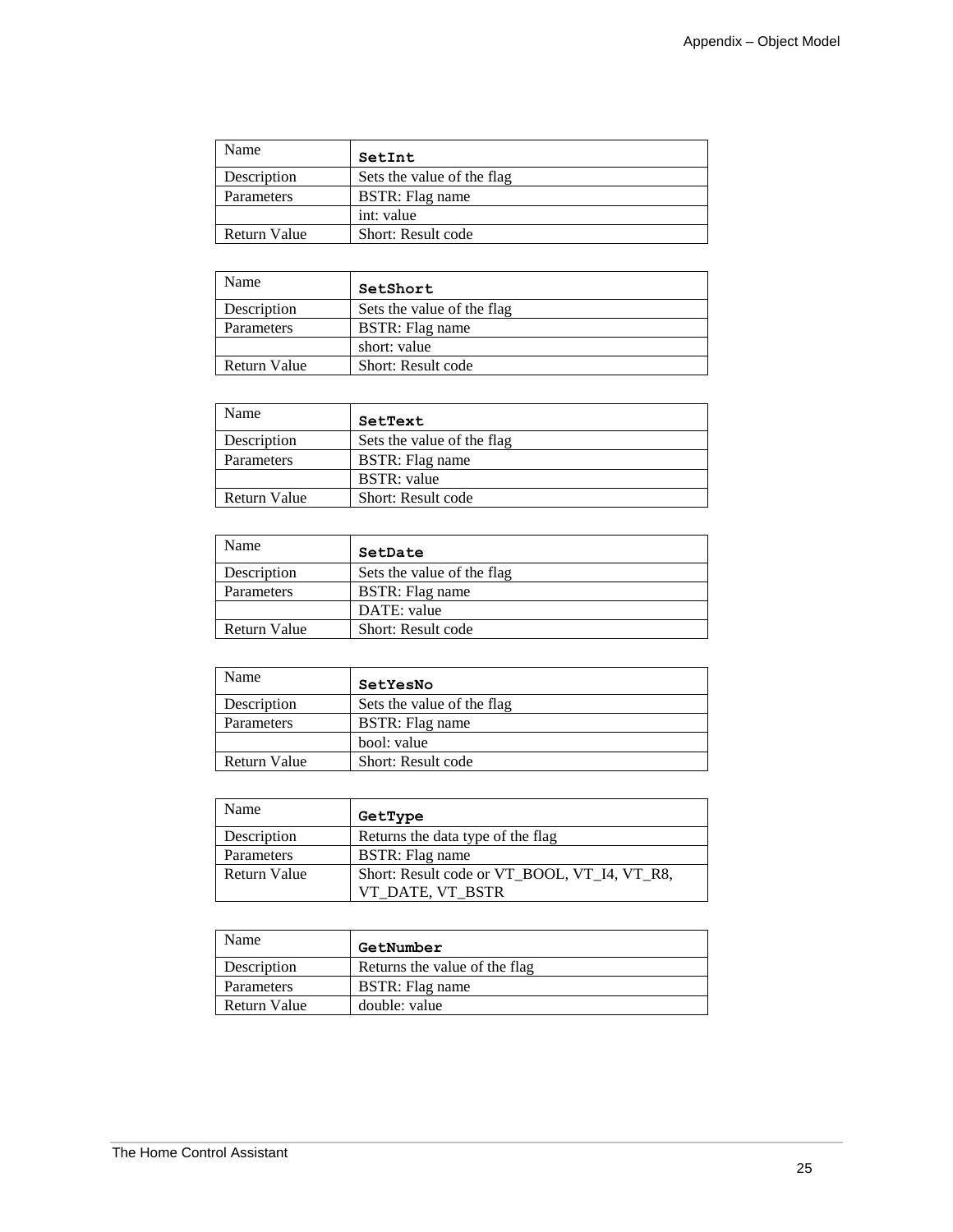| Name         | GetInt                            |
|--------------|-----------------------------------|
| Description  | Returns the data type of the flag |
| Parameters   | BSTR: Flag name                   |
| Return Value | int: value                        |

| Name         | GetShort                      |
|--------------|-------------------------------|
| Description  | Returns the value of the flag |
| Parameters   | BSTR: Flag name               |
| Return Value | short: value                  |

| Name         | GetText                       |
|--------------|-------------------------------|
| Description  | Returns the value of the flag |
| Parameters   | BSTR: Flag name               |
| Return Value | VARIANT: value                |

| Name         | GetDate                       |
|--------------|-------------------------------|
| Description  | Returns the value of the flag |
| Parameters   | BSTR: Flag name               |
| Return Value | VARIANT: value                |

| Name               | GetYesNo                      |
|--------------------|-------------------------------|
| <b>Description</b> | Returns the value of the flag |
| Parameters         | BSTR: Flag name               |
| Return Value       | bool: value                   |

NOTE: There is no way in the previous six methods to determine if the value returned is an error or data. It is expected that you would use the GetType method to determine which of these methods to call and any errors would happen at that point. Also note that these methods do no type coercion so you can't invoke GetDate for a flag that doesn't contain a date value. The result in that case will be indeterminate.

| Name         | Evaluate                                              |
|--------------|-------------------------------------------------------|
| Description  | Evaluates the expression and returns the result using |
|              | the same variant type as the Get method               |
| Parameters   | <b>BSTR</b> : text                                    |
| Return Value | Short: Result code                                    |

Note on error return: An error could be returned in the normal VT\_I4 way. For example, password problems would be returned this way. But an error could also occur when the expression text is parsed or when the expression is evaluated. In either case an error string is returned (VT\_BSTR) with the first character of that string always a "~". A way to test for an error would be: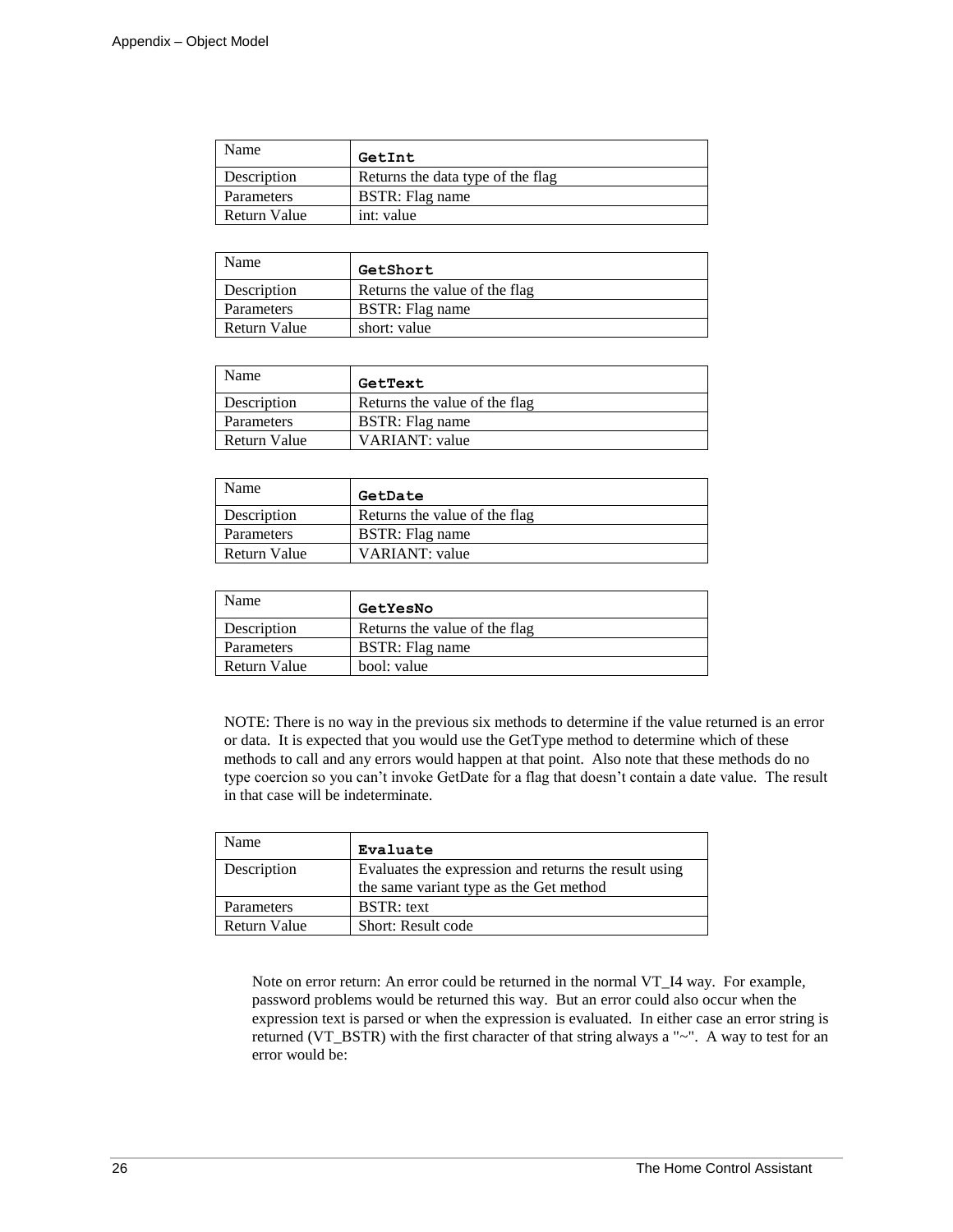```
Dim value
value = hca.flag.evaluate(expressionText)
If (VarType(value) = vbString) Then 
If Left(value, 1) = "\sim" Then
 MsgBox "Expression evaluation error: " + Mid(value, 2)
 End If
End If
```

| Name         | <b>EvaluateEx</b>                                                        |
|--------------|--------------------------------------------------------------------------|
| Description  | Evaluates the expression and returns the result as a<br>formatted string |
| Parameters   | <b>BSTR</b> : text                                                       |
| Return Value | <b>VARIANT: See below</b>                                                |

EvaluateEx returns a string of the form:

 $\langle a \rangle$ ,  $\langle b \rangle$ ,  $\langle c \rangle$ 

 $\langle a \rangle$  is a number that is zero if there was no expression parsing or evaluation error.  $\langle a \rangle$  is 1 if there was an expression parsing error.  $\langle a \rangle$  is 2 if there was an expression evaluation error.

 **is the type of the result. It using the same encoding as GetType.** 

 $<<$  is a text string representing the result of the expression evaluation.

## HCA.Log Object

| Name         | Open                          |
|--------------|-------------------------------|
| Description  | Opens the HCA log for reading |
| Parameters   | None                          |
| Return Value | Short: Result code            |

| Name         | Close                                     |
|--------------|-------------------------------------------|
| Description  | Close the log previously opened with Open |
| Parameters   | None                                      |
| Return Value | <b>Short: Result code</b>                 |

| Name         | Count                                    |
|--------------|------------------------------------------|
| Description  | Returns the number of entries in the log |
| Parameters   | None                                     |
| Return Value | <b>Short: Count</b>                      |

| Name         | Entry                                                                                                                       |
|--------------|-----------------------------------------------------------------------------------------------------------------------------|
| Description  | Returns as a comma separated string the ith entry in<br>the log. Entry(0) is newest and Entry(Count() – 1) is<br>the oldest |
| Parameters   | Short: i                                                                                                                    |
| Return Value | VARIANT: Log entry csv text                                                                                                 |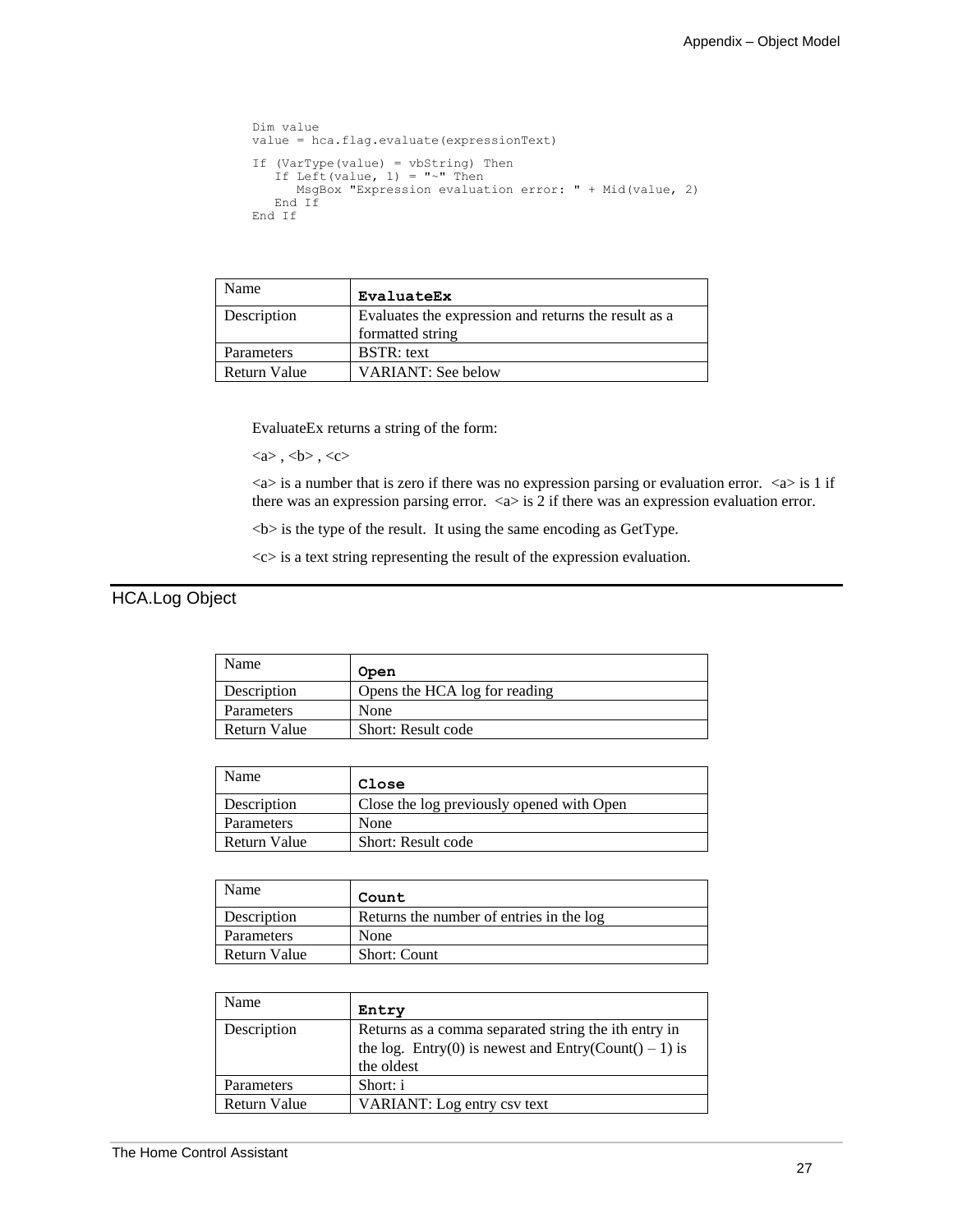| Name         | FilterCount                             |
|--------------|-----------------------------------------|
| Description  | Returns the number of filters available |
| Parameters   | None                                    |
| Return Value | <b>Short: Count</b>                     |

| Name         | FilterName                         |
|--------------|------------------------------------|
| Description  | Returns the name of the ith filter |
| Parameters   | Short: i                           |
| Return Value | VARIANT: Filter name               |

| Name         | SetFilter                                              |
|--------------|--------------------------------------------------------|
| Description  | Sets the filter that is used the limit the log entries |
|              | returned by the Entry method.                          |
| Parameters   | <b>BSTR:</b> Filter name                               |
| Return Value | Short: Result code                                     |

| Name         | SetFilterObject                                                                                                                                                                                                    |
|--------------|--------------------------------------------------------------------------------------------------------------------------------------------------------------------------------------------------------------------|
| Description  | Creates a temporary filter like the "Show Log"<br>operation when selected from the popup menu on a<br>device, program, group, or controller. Returns 0 if the<br>object name is found in the design and -1 if not. |
| Parameters   | BSTR: device, program, group or controller name                                                                                                                                                                    |
| Return Value | Short: Result code                                                                                                                                                                                                 |

| Name         | InspectorCount                                                                                                                                                                          |
|--------------|-----------------------------------------------------------------------------------------------------------------------------------------------------------------------------------------|
| Description  | Returns the count of the number of messages<br>displayed by the inspector. This is the same list<br>displayed in HCA when you open the Troubleshooter<br>and look on the Inspector tab. |
| Parameters   | None                                                                                                                                                                                    |
| Return Value | <b>Short: Count</b>                                                                                                                                                                     |

| Name                | InspectorMessage                                                                     |
|---------------------|--------------------------------------------------------------------------------------|
| Description         | Returns the text of the ith inspector message. The<br>type of the variant is VT_BSTR |
| Parameters          | Short: i                                                                             |
| <b>Return Value</b> | <b>VARIANT:</b> Message text                                                         |

| Name         | InspectorMessageCheck                                                                                                                                                  |
|--------------|------------------------------------------------------------------------------------------------------------------------------------------------------------------------|
| Description  | Check-off the ith inspector message. This is the same<br>action as you can do when the troubleshooter is open<br>and you click inside the [] box on the Inspector tab. |
| Parameters   | Short: i                                                                                                                                                               |
|              | <b>Short: Check</b>                                                                                                                                                    |
| Return Value | Short: Result code                                                                                                                                                     |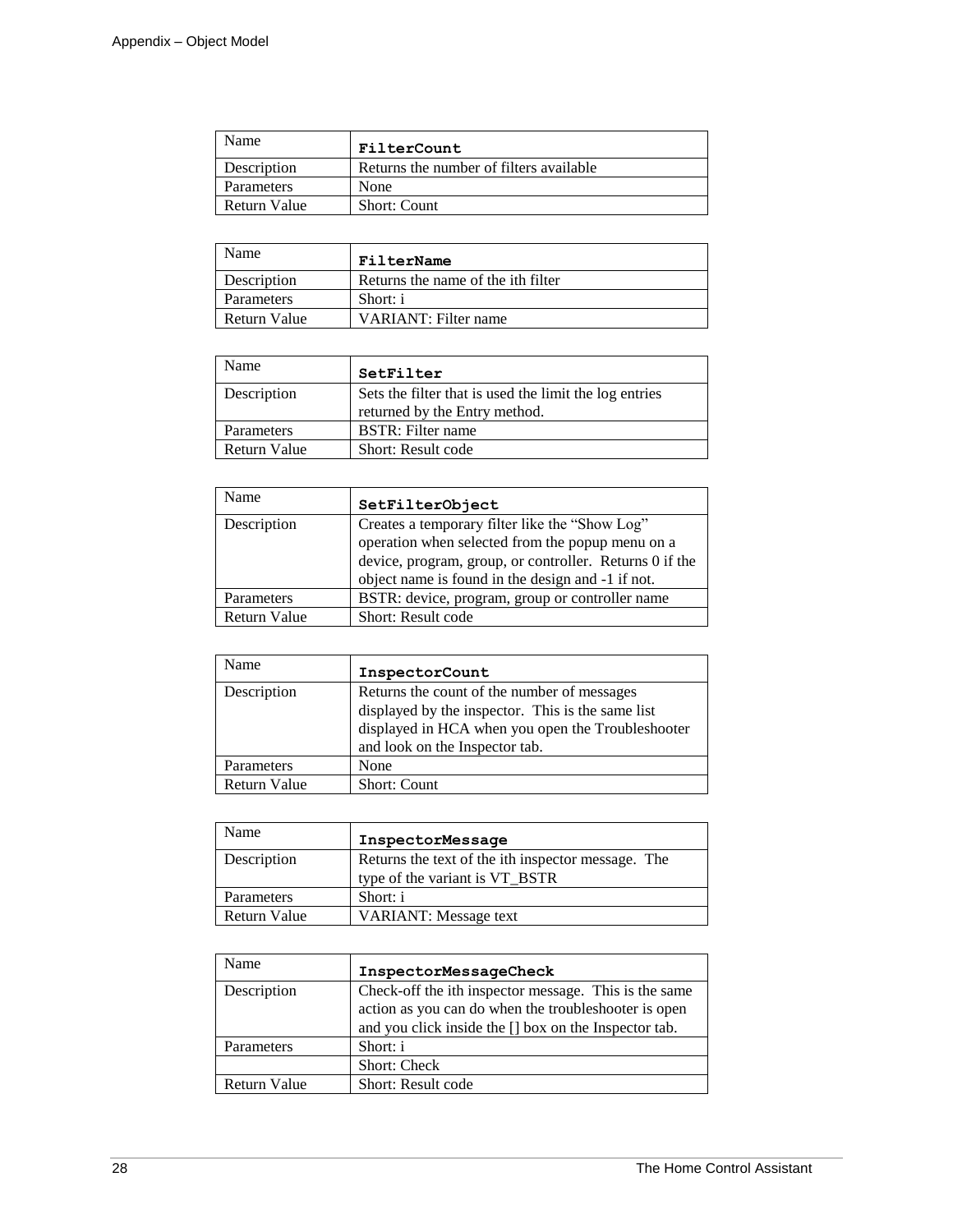| Name         | AddLogEntry                  |
|--------------|------------------------------|
| Description  | Adds an entry to the HCA log |
| Parameters   | <b>BSTR: Text</b>            |
| Return Value | Short: Result code           |

## HCA.Display Object

| Name         | Count                         |
|--------------|-------------------------------|
| Description  | Returns the count of displays |
| Parameters   | None                          |
| Return Value | <b>Short: Count</b>           |

| Name         | Name                                                                                                       |
|--------------|------------------------------------------------------------------------------------------------------------|
| Description  | Returns the name of the ith display. The variant has<br>type VT_BSTR. Displays are numbered $0$ count $-1$ |
| Parameters   | Short: i                                                                                                   |
| Return Value | <b>VARIANT: Name</b>                                                                                       |

| Name         | Type                                     |
|--------------|------------------------------------------|
| Description  | Returns the type of the display          |
| Parameters   | <b>BSTR:</b> Display name                |
| Return Value | Short: Type                              |
|              | $0 =$ Icon display                       |
|              | $1 = HTML$ display                       |
|              | $2 =$ Text display                       |
|              | $3 =$ Icon display with DXF              |
|              | $4 =$ Icon display with image background |

| Name         | AddIconDisplay                                     |
|--------------|----------------------------------------------------|
| Description  | Adds a new display to the design for showing icons |
| Parameters   | <b>BSTR</b> : Display name                         |
| Return Value | Short: Result code                                 |

| Name         | AddTextDisplay                                    |
|--------------|---------------------------------------------------|
| Description  | Adds a new display to the design for showing text |
| Parameters   | <b>BSTR</b> : Display name                        |
|              | <b>BSTR: Text</b>                                 |
| Return Value | Short: Result code                                |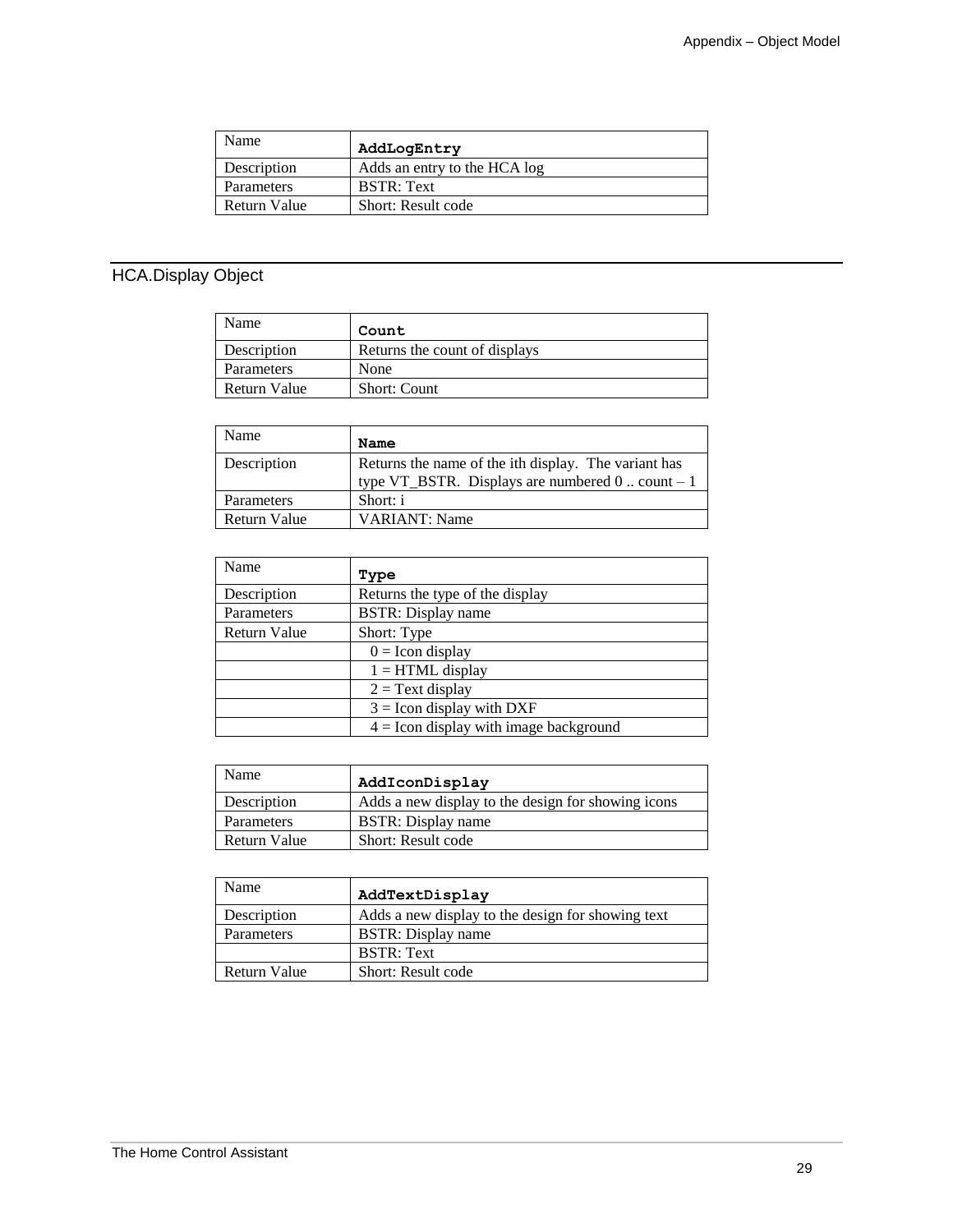| Name         | AddHTMLDisplay                                     |
|--------------|----------------------------------------------------|
| Description  | Adds a new display to the design for showing HTML. |
|              | Like the HCA UI, you supply the name of the new    |
|              | display and paths to the template and result file. |
| Parameters   | <b>BSTR:</b> Display name                          |
|              | <b>BSTR: HTML Path</b>                             |
|              | <b>BSTR:</b> Template Path                         |
| Return Value | Short: Result code                                 |

| Name         | Delete                     |
|--------------|----------------------------|
| Description  | Deletes a display by name  |
| Parameters   | <b>BSTR</b> : Display name |
| Return Value | Short: Result code         |

| Name         | ChangeText                                   |
|--------------|----------------------------------------------|
| Description  | Changes the text displayed by a text display |
| Parameters   | BSTR: Display name                           |
|              | <b>BSTR: Text</b>                            |
| Return Value | Short: Result code                           |

| Name                | ChangeHTML                                    |
|---------------------|-----------------------------------------------|
| Description         | Changes the HTML displayed by a HTML display. |
|                     | The templatePath may be an empty string.      |
| Parameters          | <b>BSTR:</b> Display name                     |
|                     | <b>BSTR: HTML path</b>                        |
|                     | <b>BSTR:</b> Template path                    |
| <b>Return Value</b> | Short: Result code                            |

| Name         | IconCount                                        |
|--------------|--------------------------------------------------|
| Description  | Returns the number of icons shown on the display |
| Parameters   | BSTR: Display name                               |
| Return Value | <b>Short: Count</b>                              |

| Name         | Icon                                                                                                                                                                                                      |
|--------------|-----------------------------------------------------------------------------------------------------------------------------------------------------------------------------------------------------------|
| Description  | Returns the name of the object (device, program,<br>group, or controller) shown by the ith icon. Note that<br>one device (or program or group or controller) can<br>have more than one icon on a display. |
| Parameters   | <b>BSTR:</b> Display name                                                                                                                                                                                 |
|              | Short: i                                                                                                                                                                                                  |
| Return Value | <b>VARIANT: Name</b>                                                                                                                                                                                      |

| Name        | IconAdd                                                  |
|-------------|----------------------------------------------------------|
| Description | Adds an icon for a device, program, group, or            |
|             | controller to a display. Note that this is only possible |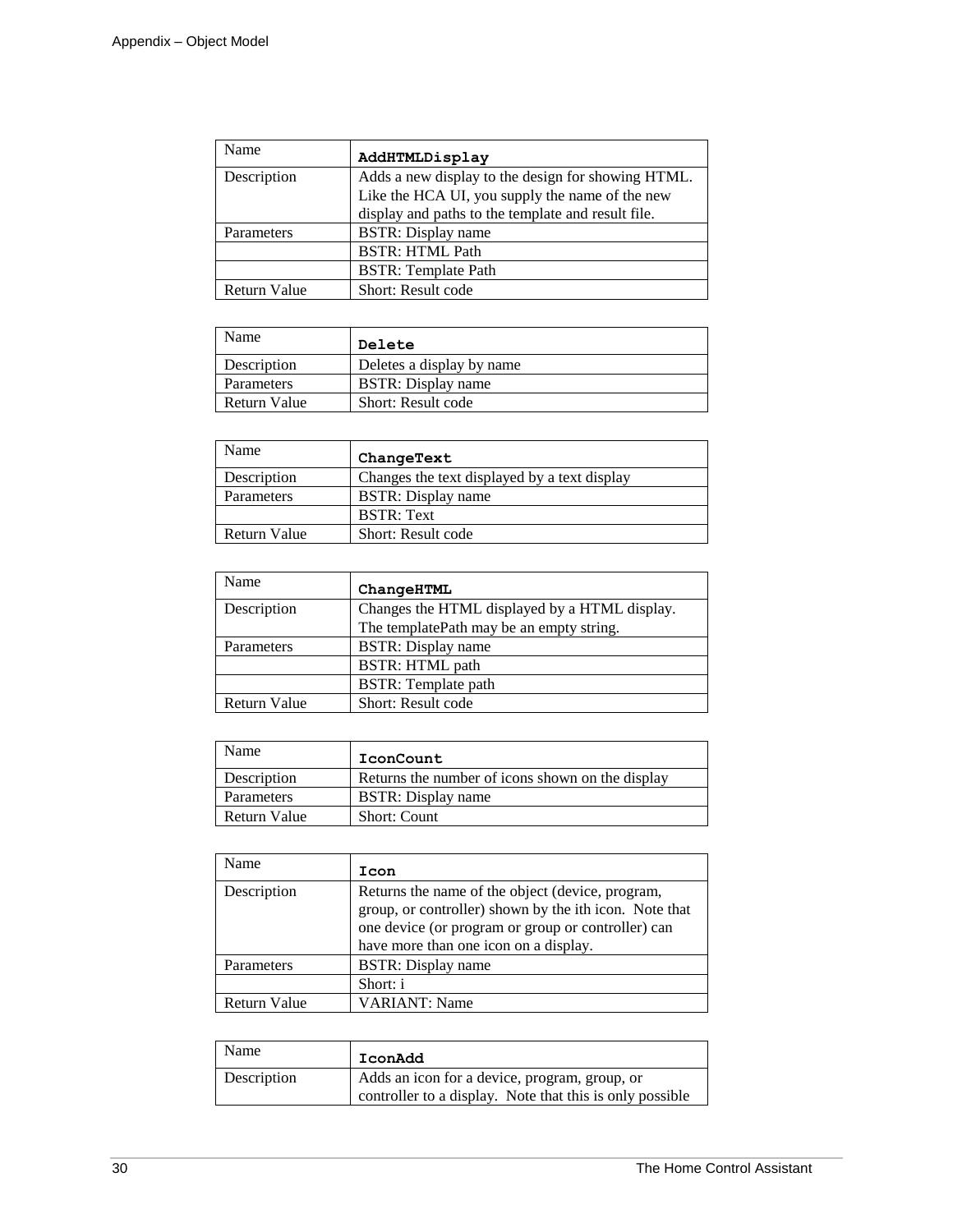|                   | for Icon displays and not for Text or HTML displays. |
|-------------------|------------------------------------------------------|
| <b>Parameters</b> | BSTR: Display name                                   |
|                   | BSTR: Object name                                    |
| Return Value      | Short: Result code                                   |

| Name         | GetText                                           |
|--------------|---------------------------------------------------|
| Description  | Returns the current text shown for a text display |
| Parameters   | <b>BSTR</b> : Display name                        |
| Return Value | <b>VARIANT: Text</b>                              |

| Name         | GetHTMLTemplatePath                              |
|--------------|--------------------------------------------------|
| Description  | Returns the path to the HTML template for a HTML |
|              | display                                          |
| Parameters   | <b>BSTR:</b> Display name                        |
| Return Value | <b>VARIANT: Path</b>                             |

| Name                | GetHTMLPath                                      |
|---------------------|--------------------------------------------------|
| Description         | Returns the path to the HTML "result" file for a |
|                     | HTML display                                     |
| Parameters          | <b>BSTR</b> : Display name                       |
| <b>Return Value</b> | <b>VARIANT: Path</b>                             |

| Name         | GetDXFBackgroundPath                                |
|--------------|-----------------------------------------------------|
| Description  | Returns the pathname for a display's DXF background |
| Parameters   | BSTR: Display name                                  |
| Return Value | VARIANT: Path                                       |

| Name                | GetImageBackgroundPath                          |
|---------------------|-------------------------------------------------|
| Description         | Returns the pathname for a display's image file |
|                     | background                                      |
| Parameters          | <b>BSTR:</b> Display name                       |
| <b>Return Value</b> | VARIANT: Path                                   |

| Name         | GetCurrentDisplay                       |
|--------------|-----------------------------------------|
| Description  | Returns the name of the current display |
| Parameters   | None                                    |
| Return Value | <b>VARIANT: Display name</b>            |

| Name         | SetCurrentDisplay                                |
|--------------|--------------------------------------------------|
| Description  | Changes the current display to the named display |
| Parameters   | <b>BSTR:</b> New display name                    |
| Return Value | VARIANT: Old display name                        |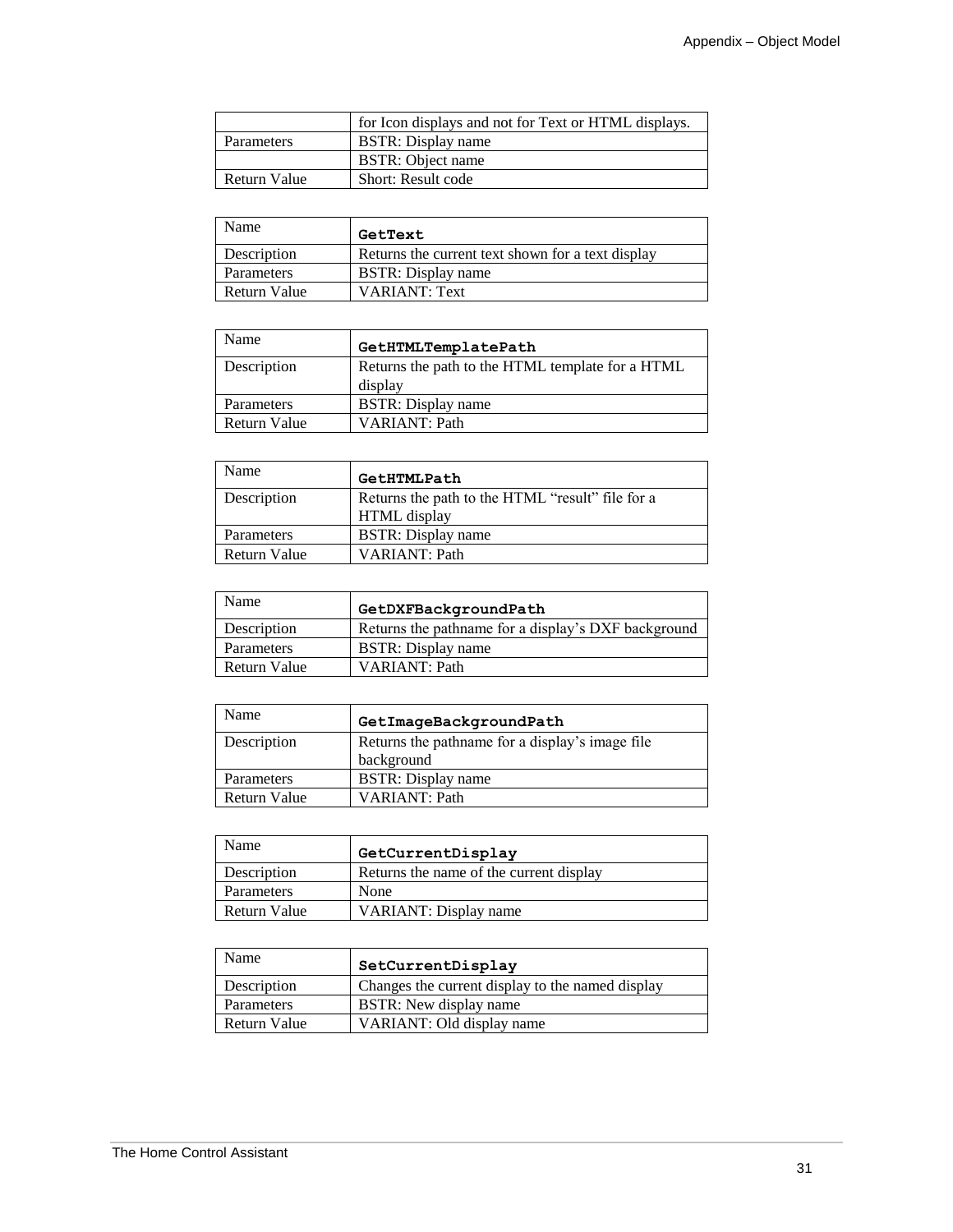| Name         | ChangeIcon                                        |
|--------------|---------------------------------------------------|
| Description  | Change the icon and text for an icon on a display |
| Parameters   | <b>BSTR:</b> Object name                          |
| Return Value | VARIANT: Old display name                         |
|              | <b>Short: Change Text</b>                         |
|              | $0 = Don't change text$                           |
|              | $1 = Do Change text$                              |
|              | <b>BSTR: Text</b>                                 |
|              | Short: Change Icon                                |
|              | $0 = Don't change icon$                           |
|              | $1 = Do$ change icon                              |
|              | <b>BSTR:</b> Icon name                            |
|              | Short: Icon representation                        |
|              | $0 =$ Off representation                          |
|              | $1 =$ On representation                           |
|              | $2 = Dim$ representation                          |

| Name         | On                               |
|--------------|----------------------------------|
| Description  | Sends an ON command to this room |
| Parameters   | <b>BSTR:</b> Object name         |
| Return Value | Short: Result code               |

| Name         | 0ff                               |
|--------------|-----------------------------------|
| Description  | Sends an OFF command to this room |
| Parameters   | <b>BSTR:</b> Object name          |
| Return Value | Short: Result code                |

| Name         | State                    |
|--------------|--------------------------|
| Description  | Return state of room     |
| Parameters   | <b>BSTR:</b> Object name |
| Return Value | Short: state             |
|              | $0 = \text{Off}$         |
|              | $1 = \Omega n$           |

| Name                | IconFilename                                                                                                                                                    |
|---------------------|-----------------------------------------------------------------------------------------------------------------------------------------------------------------|
| Description         | Returns a path to the bitmap file for the icon used to<br>represent the display in the HCA display pane. Works<br>for user added icons and the HCA stock icons. |
| Parameters          | <b>BSTR:</b> Object name                                                                                                                                        |
|                     | Short: State $(0 = \text{off}, 1 = \text{on})$                                                                                                                  |
|                     | <b>BSTR:</b> Display name                                                                                                                                       |
| <b>Return Value</b> | <b>VARIANT: Path</b>                                                                                                                                            |